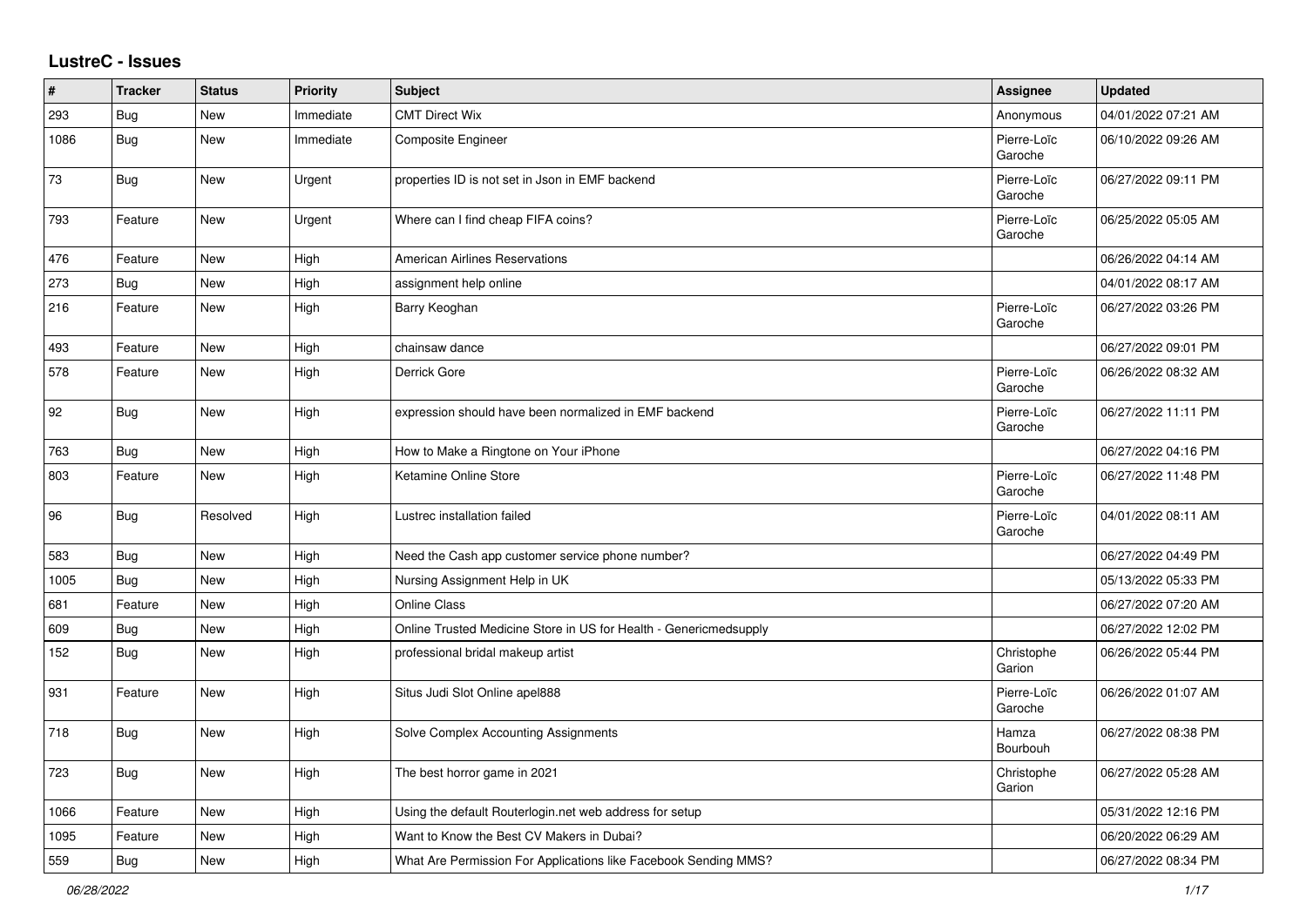| $\pmb{\#}$ | <b>Tracker</b> | <b>Status</b> | <b>Priority</b> | <b>Subject</b>                                                            | <b>Assignee</b>        | <b>Updated</b>      |
|------------|----------------|---------------|-----------------|---------------------------------------------------------------------------|------------------------|---------------------|
| 279        | Bug            | New           | High            | What is an essential feature of an internal communications app?           |                        | 06/28/2022 01:11 AM |
| 1105       | Bug            | New           | High            | What is Mahjong online?                                                   |                        | 06/23/2022 04:02 PM |
| 580        | Bug            | New           | High            | What is Narrative Essay?                                                  | Christophe<br>Garion   | 06/26/2022 04:49 PM |
| 1107       | Feature        | New           | High            | Where do you have to find an application to watch news and sports videos? | Christophe<br>Garion   | 06/27/2022 12:38 PM |
| 713        | Bug            | New           | High            | Why Cupcake 2048 is a addictive game?                                     | Pierre-Loïc<br>Garoche | 04/01/2022 09:34 AM |
| 767        | Bug            | New           | Normal          | apkmod                                                                    |                        | 06/26/2022 07:59 AM |
| 1097       | <b>Bug</b>     | New           | Normal          | Race and experience new life.                                             |                        | 06/26/2022 04:22 PM |
| 888        | Bug            | New           | Normal          | Is the Fox News Channel on Roku free?                                     |                        | 04/25/2022 08:04 AM |
| 1063       | <b>Bug</b>     | New           | Normal          | 123.hp.com/laserjet                                                       |                        | 05/28/2022 12:27 PM |
| 1059       | Bug            | New           | Normal          | 123.hp.com/laserjet                                                       |                        | 05/28/2022 08:29 AM |
| 1022       | <b>Bug</b>     | New           | Normal          | 123.hp.com/laserjet                                                       |                        | 05/13/2022 01:25 PM |
| 666        | Bug            | New           | Normal          | 470+ pages à colorier de Noël                                             |                        | 06/26/2022 04:55 PM |
| 282        | <b>Bug</b>     | New           | Normal          | Activate Cash App Card: Learn Simple Steps & Fix Errors                   |                        | 06/27/2022 01:08 PM |
| 618        | <b>Bug</b>     | New           | Normal          | Buy Steroids Online with OurMedicnes.com   Best Quality Steroids          |                        | 06/27/2022 06:17 PM |
| 952        | Bug            | New           | Normal          | Canon IJ Network Tool                                                     |                        | 06/26/2022 10:35 AM |
| 948        | <b>Bug</b>     | New           | Normal          | Canon IJ Network Tool                                                     |                        | 06/27/2022 09:30 PM |
| 942        | <b>Bug</b>     | New           | Normal          | Canon IJ Network Tool                                                     |                        | 04/13/2022 08:45 AM |
| 929        | Bug            | New           | Normal          | Canon IJ Network Tool                                                     |                        | 04/12/2022 08:32 AM |
| 921        | <b>Bug</b>     | New           | Normal          | Canon IJ Network Tool                                                     |                        | 04/11/2022 09:00 AM |
| 913        | Bug            | New           | Normal          | Canon IJ Network Tool                                                     |                        | 04/07/2022 06:21 AM |
| 907        | Bug            | New           | Normal          | Canon IJ Network Tool                                                     |                        | 04/04/2022 10:43 AM |
| 864        | Bug            | New           | Normal          | Canon IJ Network Tool                                                     |                        | 04/01/2022 09:14 AM |
| 863        | Bug            | New           | Normal          | Canon IJ Network Tool                                                     |                        | 04/01/2022 09:12 AM |
| 859        | <b>Bug</b>     | New           | Normal          | Canon IJ Network Tool                                                     |                        | 04/01/2022 09:13 AM |
| 843        | <b>Bug</b>     | New           | Normal          | Canon IJ Network Tool                                                     |                        | 04/01/2022 08:58 AM |
| 811        | Bug            | New           | Normal          | Canon IJ Network Tool                                                     |                        | 06/26/2022 12:58 PM |
| 770        | Bug            | New           | Normal          | Canon IJ Network Tool                                                     |                        | 06/27/2022 11:57 AM |
| 759        | Bug            | New           | Normal          | Canon IJ Network Tool                                                     | Pierre-Loïc<br>Garoche | 06/26/2022 01:17 PM |
| 730        | Bug            | New           | Normal          | Canon IJ Network Tool                                                     |                        | 06/26/2022 05:51 PM |
| 729        | <b>Bug</b>     | New           | Normal          | Canon IJ Network Tool                                                     |                        | 04/01/2022 09:33 AM |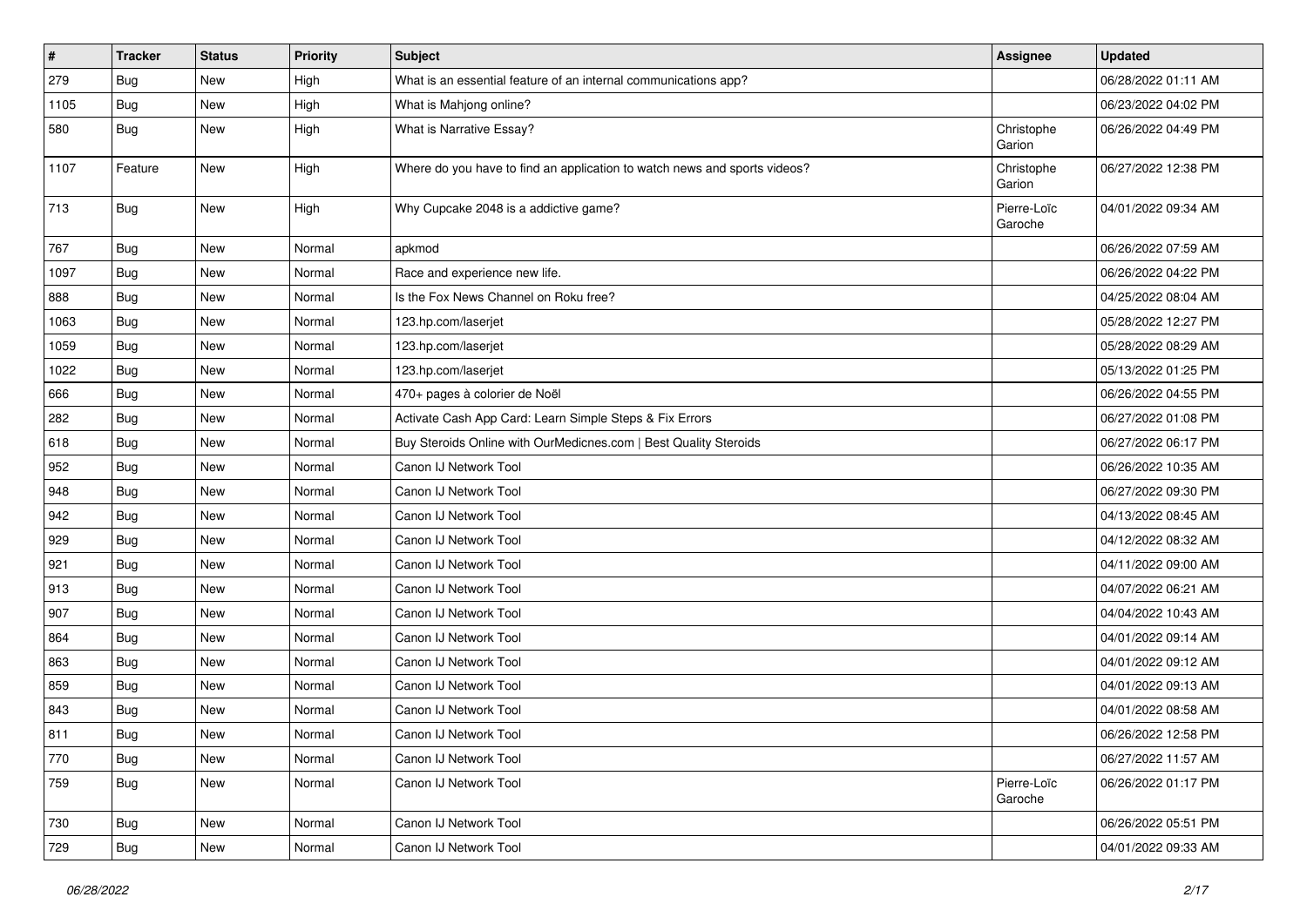| $\vert$ # | <b>Tracker</b> | <b>Status</b> | <b>Priority</b> | <b>Subject</b>                                                                                                                               | Assignee               | <b>Updated</b>      |
|-----------|----------------|---------------|-----------------|----------------------------------------------------------------------------------------------------------------------------------------------|------------------------|---------------------|
| 278       | <b>Bug</b>     | New           | Normal          | Cash App Help & Solutions - Here You Will Get Better Assistance                                                                              |                        | 06/28/2022 01:19 AM |
| 283       | <b>Bug</b>     | <b>New</b>    | Normal          | Cash App To PayPal Transfer Money - Check Out The Steps Here                                                                                 |                        | 04/01/2022 08:17 AM |
| 499       | Feature        | New           | Normal          | Discover The Premium Features Of Spotify Mod Apk                                                                                             |                        | 06/27/2022 06:24 PM |
| 599       | <b>Bug</b>     | New           | Normal          | Do you know how to delete cash app account from your computer?                                                                               |                        | 06/27/2022 09:05 PM |
| 198       | Bug            | New           | Normal          | DR. RECKEWEG R42 (HAEMOVENIN) (22ML)                                                                                                         |                        | 06/26/2022 05:31 AM |
| 537       | <b>Bug</b>     | New           | Normal          | Get tech assistance with customer support on ATT Yahoo email login issue.                                                                    |                        | 06/27/2022 11:44 AM |
| 841       | Bug            | New           | Normal          | How do I activate FOX NOW?                                                                                                                   |                        | 04/01/2022 08:58 AM |
| 839       | <b>Bug</b>     | New           | Normal          | How do I activate FOX NOW?                                                                                                                   |                        | 04/01/2022 08:58 AM |
| 823       | Feature        | New           | Normal          | How much does Disney Plus cost?                                                                                                              | Pierre-Loïc<br>Garoche | 06/27/2022 04:05 AM |
| 226       | Bug            | New           | Normal          | How to find reliable service reviews                                                                                                         | Anonymous              | 04/01/2022 08:46 AM |
| 824       | Feature        | New           | Normal          | How to watch Fox News on my Smart TV or similar devices?                                                                                     | Pierre-Loïc<br>Garoche | 06/27/2022 08:32 PM |
| 76        | Bug            | New           | Normal          | Import error: Load error: imported node real_to_int declared in a regular Lustre file. File "include/conv.lusi",<br>line 1, characters 0-64: |                        | 06/27/2022 09:32 PM |
| 947       | Bug            | New           | Normal          | is Disney Now and Disney Plus different?                                                                                                     |                        | 04/14/2022 09:53 AM |
| 941       | Bug            | New           | Normal          | is Disney Now and Disney Plus different?                                                                                                     |                        | 06/26/2022 12:10 PM |
| 886       | Bug            | New           | Normal          | Is the Fox News Channel on Roku free?                                                                                                        |                        | 04/01/2022 09:16 AM |
| 840       | Bug            | New           | Normal          | Is Tubi really free and legal?                                                                                                               |                        | 04/01/2022 08:58 AM |
| 289       | <b>Bug</b>     | <b>New</b>    | Normal          | Recover Yahoo Mail Forgotten Password - Explore Kanata Chinese                                                                               |                        | 06/27/2022 11:03 PM |
| 249       | Bug            | New           | Normal          | Steps to Activate Cash App Card in Less then 2 Minutes - Get Information                                                                     | Pierre-Loïc<br>Garoche | 06/21/2022 07:52 PM |
| 192       | Bug            | New           | Normal          | The code Caffe                                                                                                                               |                        | 05/09/2022 10:16 AM |
| 170       | Feature        | New           | Normal          | top mba colleges in bangalore                                                                                                                |                        | 06/26/2022 05:46 PM |
| 889       | Bug            | New           | Normal          | What is Plex and how it's work?                                                                                                              |                        | 04/01/2022 09:14 AM |
| 887       | Bug            | New           | Normal          | What is Plex and how it's work?                                                                                                              |                        | 04/01/2022 09:16 AM |
| 946       | <b>Bug</b>     | New           | Normal          | What is Plex and Is Plex Legal?                                                                                                              |                        | 06/26/2022 05:23 AM |
| 940       | <b>Bug</b>     | New           | Normal          | What is Plex and Is Plex Legal?                                                                                                              |                        | 06/26/2022 04:50 PM |
| 228       | <b>Bug</b>     | New           | Normal          | Why Does Cash App Transaction Failed? - Here Is the Answer                                                                                   |                        | 06/27/2022 10:20 PM |
| 579       | <b>Bug</b>     | New           | Normal          | YOUR CV MAKES YOUR FIRST IMPRESSION                                                                                                          | Christophe<br>Garion   | 06/27/2022 12:22 PM |
| 1007      | <b>Bug</b>     | New           | Normal          | "ij.start canon                                                                                                                              |                        | 05/18/2022 10:40 AM |
| 995       | Feature        | New           | Normal          | "ij.start canon                                                                                                                              |                        | 06/27/2022 01:29 PM |
| 1068      | Bug            | New           | Normal          | 123.hp.com/laserjet                                                                                                                          |                        | 05/31/2022 12:22 PM |
| 1046      | <b>Bug</b>     | New           | Normal          | 123.hp.com/laserjet                                                                                                                          |                        | 05/24/2022 10:46 AM |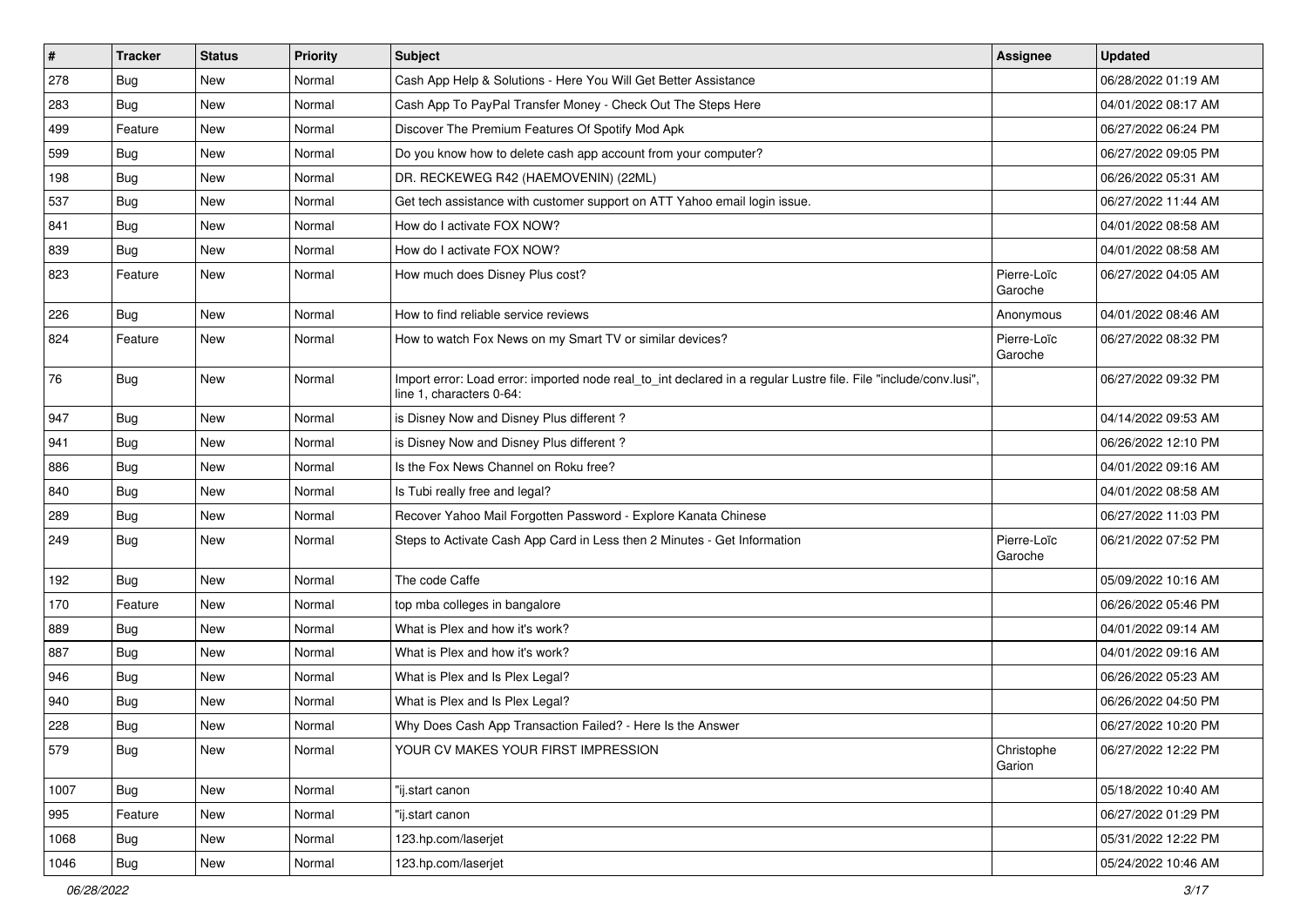| $\sharp$ | <b>Tracker</b> | <b>Status</b> | <b>Priority</b> | <b>Subject</b>                                                 | Assignee               | <b>Updated</b>      |
|----------|----------------|---------------|-----------------|----------------------------------------------------------------|------------------------|---------------------|
| 997      | <b>Bug</b>     | New           | Normal          | 123.hp.com/laserjet                                            |                        | 05/06/2022 05:33 AM |
| 193      | Bug            | New           | Normal          | 18% Discount on Homeopathic medicines                          |                        | 06/26/2022 03:13 PM |
| 1126     | Bug            | New           | Normal          | 1PLSD                                                          |                        | 06/25/2022 09:36 AM |
| 1037     | Feature        | New           | Normal          | 1p lsd                                                         | Christophe<br>Garion   | 05/19/2022 05:25 AM |
| 807      | Bug            | New           | Normal          | 1v1Battle is a strategic action 'Build and shoot' game         |                        | 06/27/2022 06:52 AM |
| 265      | <b>Bug</b>     | New           | Normal          | 3 Faq's On Downloading To Your Apple Ipod                      |                        | 06/26/2022 01:26 PM |
| 1029     | <b>Bug</b>     | New           | Normal          | 5 Reasons Why People Love Coloring Pages?                      |                        | 05/16/2022 11:53 AM |
| 504      | <b>Bug</b>     | New           | Normal          | A beginner should always look for online Java assignment help! |                        | 06/27/2022 09:41 PM |
| 735      | Bug            | New           | Normal          | A quick fix of how to get money back from cash app stocks      |                        | 06/26/2022 01:31 PM |
| 145      | Bug            | New           | Normal          | abdulbaissagar                                                 |                        | 06/27/2022 08:45 PM |
| 939      | <b>Bug</b>     | New           | Normal          | Ability to change sound notifications                          | Christophe<br>Garion   | 06/27/2022 11:29 PM |
| 142      | Feature        | New           | Normal          | About ashimary hair                                            |                        | 06/26/2022 09:07 AM |
| 156      | Bug            | New           | Normal          | Access old cash app account                                    |                        | 04/01/2022 08:00 AM |
| 275      | Bug            | New           | Normal          | Activate Cash App Card With Or Without QR - Step By Step Guide | Pierre-Loïc<br>Garoche | 06/27/2022 09:01 PM |
| 230      | Bug            | New           | Normal          | Add Money To Cash App Card - Auto Cash Apps                    |                        | 06/26/2022 11:25 AM |
| 116      | Bug            | New           | Normal          | aertaeyg                                                       |                        | 06/27/2022 11:06 PM |
| 184      | <b>Bug</b>     | New           | Normal          | Affordable Business Writing Services                           |                        | 06/27/2022 01:09 PM |
| 122      | Bug            | New           | Normal          | <b>AFL Live Stream</b>                                         |                        | 04/01/2022 07:55 AM |
| 239      | Bug            | New           | Normal          | Algunas características más de Choices MOD APK                 |                        | 06/25/2022 10:05 AM |
| 286      | <b>Bug</b>     | New           | Normal          | All About Cash App Transfer Fail Problems                      |                        | 04/01/2022 07:49 AM |
| 284      | <b>Bug</b>     | New           | Normal          | All About Cash App Transfer Fail Problems                      |                        | 06/26/2022 03:15 PM |
| 251      | <b>Bug</b>     | New           | Normal          | All About Cash App Transfer Fail Problems                      | Pierre-Loïc<br>Garoche | 06/27/2022 10:19 PM |
| 190      | Bug            | New           | Normal          | All About Cash App Transfer Fail Problems                      |                        | 06/28/2022 12:42 AM |
| 175      | Feature        | New           | Normal          | All About Cash App Transfer Fail Problems                      |                        | 06/27/2022 05:44 PM |
| 911      | <b>Bug</b>     | New           | Normal          | Aluminum Windows & Doors                                       |                        | 04/06/2022 08:10 PM |
| 233      | <b>Bug</b>     | New           | Normal          | Anauthorsway.com: My User Experience                           |                        | 06/27/2022 12:02 PM |
| 660      | <b>Bug</b>     | New           | Normal          | Anchovies Nutrition Facts And Health Benefits                  |                        | 04/01/2022 09:40 AM |
| 918      | <b>Bug</b>     | New           | Normal          | Antivirus for IOS                                              |                        | 06/16/2022 10:36 PM |
| 760      | Bug            | New           | Normal          | apkmod                                                         |                        | 06/27/2022 04:13 PM |
| 1054     | <b>Bug</b>     | New           | Normal          | Apkmodule                                                      | Pierre-Loïc<br>Garoche | 05/26/2022 03:37 PM |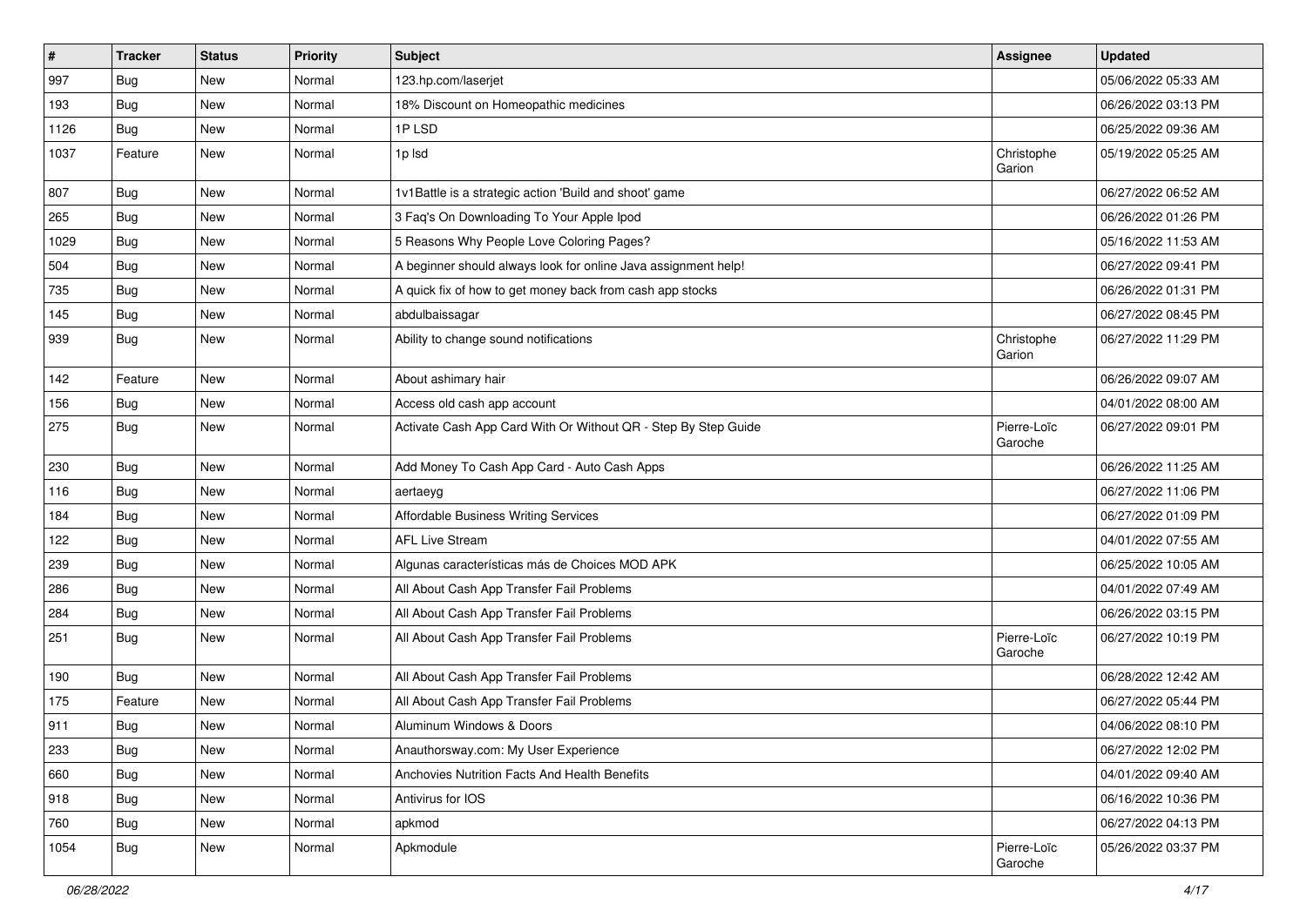| $\vert$ # | <b>Tracker</b> | <b>Status</b> | Priority | <b>Subject</b>                                                            | <b>Assignee</b>        | <b>Updated</b>      |
|-----------|----------------|---------------|----------|---------------------------------------------------------------------------|------------------------|---------------------|
| 896       | Feature        | <b>New</b>    | Normal   | Application of North Finder in Mining Industry                            | <b>Xavier Thirioux</b> | 04/01/2022 09:49 AM |
| 899       | Feature        | New           | Normal   | Application of Optical Fiber Gyroscope                                    | Christophe<br>Garion   | 04/02/2022 11:23 AM |
| 519       | Bug            | New           | Normal   | Are you finding online UK Assignment writers?                             |                        | 06/27/2022 09:51 PM |
| 787       | Bug            | New           | Normal   | Assured Assignment Help                                                   |                        | 06/27/2022 05:19 PM |
| 302       | <b>Bug</b>     | New           | Normal   | Auto Electrical Repair Services in Norcross GA                            |                        | 06/26/2022 07:49 PM |
| 297       | <b>Bug</b>     | New           | Normal   | Auto Lighting Installation Services in Norcross GA                        |                        | 04/01/2022 07:21 AM |
| 396       | <b>Bug</b>     | New           | Normal   | Auto Transport Services in Annapolis MD                                   |                        | 04/01/2022 07:15 AM |
| 372       | Bug            | New           | Normal   | Auto Transport Services in Arlington County VA                            |                        | 06/27/2022 01:42 AM |
| 360       | Bug            | <b>New</b>    | Normal   | Auto Transport Services in Baltimore MD                                   |                        | 04/01/2022 07:13 AM |
| 378       | Bug            | New           | Normal   | Auto Transport Services in Fairfax VA                                     |                        | 04/01/2022 07:17 AM |
| 384       | Bug            | New           | Normal   | Auto Transport Services in McLean VA                                      |                        | 04/01/2022 07:17 AM |
| 402       | Bug            | <b>New</b>    | Normal   | Auto Transport Services in Potomac MD                                     |                        | 04/01/2022 07:47 AM |
| 390       | <b>Bug</b>     | <b>New</b>    | Normal   | Auto Transport Services in Sterling VA                                    |                        | 04/01/2022 07:16 AM |
| 366       | <b>Bug</b>     | <b>New</b>    | Normal   | Auto Transport Services in Washington DC                                  |                        | 04/01/2022 07:12 AM |
| 491       | Feature        | <b>New</b>    | Normal   | Automatically download and paste Reddit wallpapers into Windows           |                        | 06/27/2022 02:22 PM |
| 958       | <b>Bug</b>     | <b>New</b>    | Normal   | Avail Cash app support service to know Sutton bank cash app number        |                        | 06/26/2022 08:46 AM |
| 702       | <b>Bug</b>     | <b>New</b>    | Normal   | Avail Chime Customer Service to know How To Get Chime Bank Statement      |                        | 06/27/2022 04:59 AM |
| 731       | <b>Bug</b>     | <b>New</b>    | Normal   | Avail Of Cash App Customer Service If Unable To Down Cash App Mobile App? |                        | 06/25/2022 08:36 PM |
| 936       | <b>Bug</b>     | New           | Normal   | Avantages de l'extension AliTools pour faire du shopping sur Aliexpress   | Pierre-Loïc<br>Garoche | 04/12/2022 11:35 AM |
| 954       | Bug            | New           | Normal   | AZ Screen Recorder Mod                                                    |                        | 06/25/2022 11:24 PM |
| 191       | Bug            | <b>New</b>    | Normal   | <b>B2B Branding</b>                                                       |                        | 06/13/2022 12:50 AM |
| 989       | Bug            | New           | Normal   | Barewoods Wax Cigar                                                       |                        | 06/26/2022 09:19 AM |
| 146       | Bug            | New           | Normal   | bayabais                                                                  |                        | 06/27/2022 12:39 PM |
| 247       | <b>Bug</b>     | <b>New</b>    | Normal   | best 4 Channel Amp                                                        |                        | 06/26/2022 02:47 PM |
| 786       | Bug            | New           | Normal   | Best Assignment Help in Australia & UK                                    |                        | 06/21/2022 09:28 PM |
| 254       | Feature        | <b>New</b>    | Normal   | best ayurvedic treatment for psoriasis                                    |                        | 04/01/2022 08:13 AM |
| 545       | Feature        | <b>New</b>    | Normal   | Best Canvas Print Company                                                 |                        | 06/26/2022 10:28 PM |
| 255       | Feature        | <b>New</b>    | Normal   | best doctor for psoriasis                                                 |                        | 06/28/2022 12:37 AM |
| 602       | <b>Bug</b>     | <b>New</b>    | Normal   | Best Essay Writing Service UK                                             | Pierre-Loïc<br>Garoche | 06/27/2022 05:53 PM |
| 601       | <b>Bug</b>     | New           | Normal   | Best Essay Writing Service UK                                             | Pierre-Loïc<br>Garoche | 06/27/2022 09:13 PM |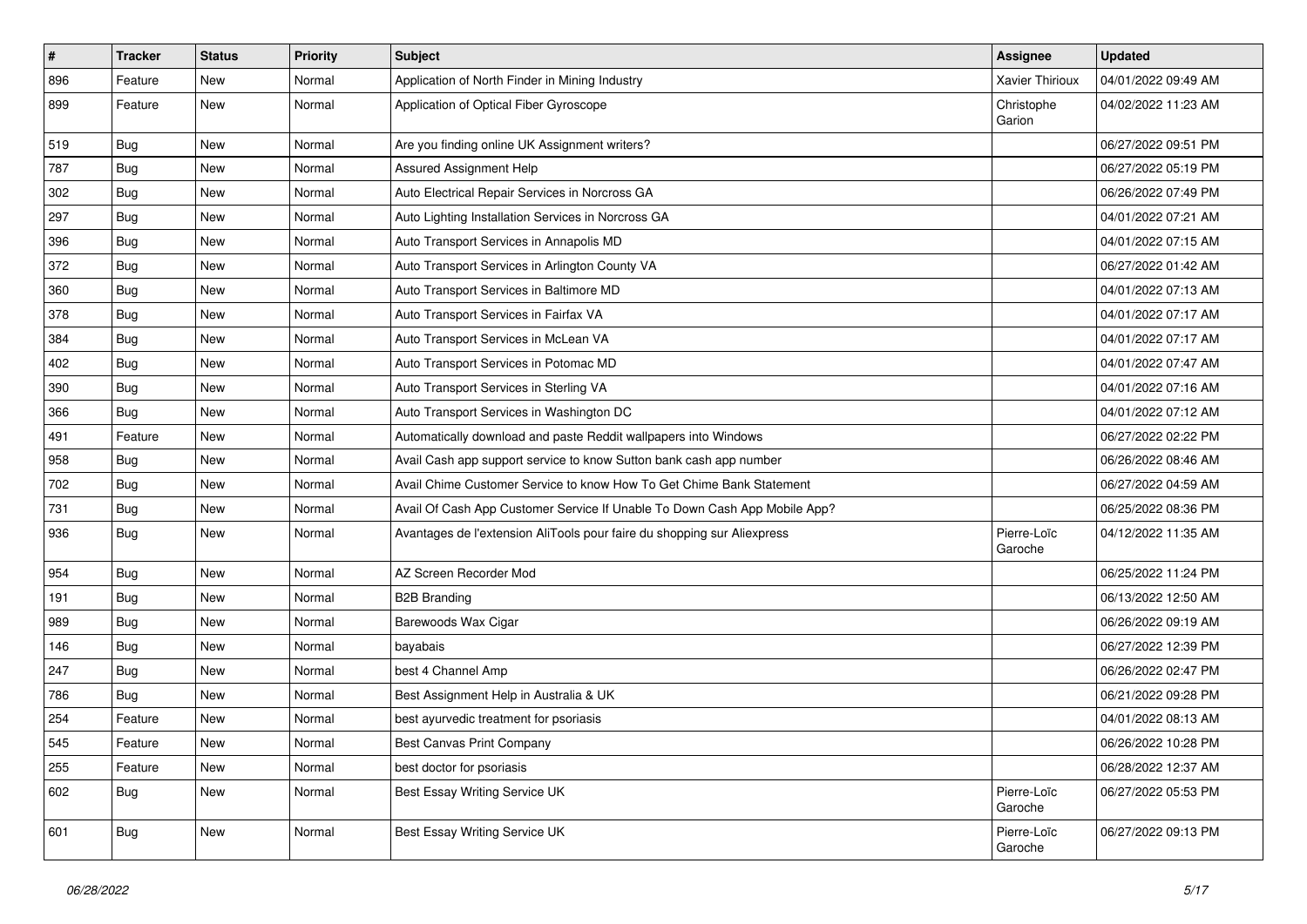| $\vert$ # | <b>Tracker</b> | <b>Status</b> | <b>Priority</b> | <b>Subject</b>                                                                   | Assignee               | <b>Updated</b>      |
|-----------|----------------|---------------|-----------------|----------------------------------------------------------------------------------|------------------------|---------------------|
| 879       | Feature        | New           | Normal          | Best Garage Door Repair in Massachusetts                                         |                        | 04/01/2022 09:16 AM |
| 257       | <b>Bug</b>     | <b>New</b>    | Normal          | Best latte machines                                                              |                        | 06/26/2022 11:07 AM |
| 586       | Bug            | New           | Normal          | Best Modifications For Your Mobile Phone                                         |                        | 06/27/2022 07:15 PM |
| 1050      | Feature        | New           | Normal          | Best Smart Phone Repair in Delhi                                                 |                        | 05/25/2022 10:33 AM |
| 780       | Bug            | New           | Normal          | <b>Best Whatsapp Modified APKs</b>                                               | Pierre-Loïc<br>Garoche | 06/27/2022 05:38 AM |
| 741       | <b>Bug</b>     | <b>New</b>    | Normal          | <b>Blockchain Technology Solutions</b>                                           |                        | 06/26/2022 02:19 AM |
| 202       | <b>Bug</b>     | New           | Normal          | blonde wig                                                                       |                        | 06/27/2022 06:27 PM |
| 143       | <b>Bug</b>     | New           | Normal          | Bob lace front wigs                                                              |                        | 06/27/2022 11:42 PM |
| 179       | Bug            | New           | Normal          | body wave                                                                        |                        | 04/01/2022 08:41 AM |
| 299       | <b>Bug</b>     | New           | Normal          | Brake Caliper Painting Services in Norcross GA                                   |                        | 04/01/2022 07:20 AM |
| 831       | Bug            | New           | Normal          | Build and shoot                                                                  |                        | 05/29/2022 04:47 PM |
| 1052      | <b>Bug</b>     | New           | Normal          | Build Now GG is a new battle royale game.                                        |                        | 05/26/2022 04:24 AM |
| 835       | Bug            | New           | Normal          | Build your strong army with Taming io                                            |                        | 04/01/2022 08:59 AM |
| 557       | Feature        | New           | Normal          | <b>Business Law Assignment Help</b>                                              |                        | 06/27/2022 08:31 PM |
| 621       | <b>Bug</b>     | New           | Normal          | Buy All Modafinil & Armodafinil Tablets @Buy Modafinil US                        |                        | 06/27/2022 07:52 PM |
| 611       | Feature        | New           | Normal          | Buy All Modafinil & Armodafinil Tablets @Buy Modafinil US                        |                        | 06/27/2022 01:12 AM |
| 616       | Bug            | New           | Normal          | Buy Anavar Tablets   Anavar For Sale in USA, UK & Australia                      |                        | 06/27/2022 02:02 AM |
| 613       | Bug            | New           | Normal          | Buy Aspadol 100mg Tab Online in US, UK, AU   Erospharmacy                        |                        | 06/27/2022 02:16 PM |
| 494       | <b>Bug</b>     | New           | Normal          | <b>Buy Discussion Post</b>                                                       |                        | 06/27/2022 11:08 PM |
| 635       | <b>Bug</b>     | New           | Normal          | Buy Steroids Online with OurMedicnes.com   Best Quality Steroids                 |                        | 06/26/2022 12:01 AM |
| 924       | <b>Bug</b>     | New           | Normal          | buy tec 9                                                                        |                        | 04/11/2022 02:54 PM |
| 634       | Bug            | New           | Normal          | Buy Vidalista Tablets (Tadalafil) at [\$25 OFF + Free Shipping] Vidalistatablets |                        | 06/27/2022 07:24 PM |
| 617       | <b>Bug</b>     | New           | Normal          | Buy Vidalista Tablets (Tadalafil) at [\$25 OFF + Free Shipping] Vidalistatablets |                        | 06/26/2022 10:11 AM |
| 259       | <b>Bug</b>     | <b>New</b>    | Normal          | call center services                                                             |                        | 06/26/2022 01:30 AM |
| 690       | Bug            | New           | Normal          | campervan hire                                                                   |                        | 06/26/2022 06:47 PM |
| 1044      | <b>Bug</b>     | New           | Normal          | Can I Disapprove If Random Person Sent Me Money On Cash App?                     |                        | 05/26/2022 03:51 PM |
| 964       | <b>Bug</b>     | New           | Normal          | Can I Fix Cash App Transfer Failed Issues By Adding Sufficient Funds?            |                        | 06/26/2022 07:21 AM |
| 522       | Feature        | New           | Normal          | Can You Check App Limits, If Cash app won't let me send money?                   |                        | 06/27/2022 01:06 AM |
| 865       | Bug            | New           | Normal          | Canon IJ Printer Utility                                                         |                        | 05/18/2022 07:24 PM |
| 951       | <b>Bug</b>     | New           | Normal          | Canon.com/ijsetup                                                                |                        | 06/27/2022 07:56 PM |
| 944       | Feature        | New           | Normal          | Canon.com/ijsetup                                                                |                        | 06/27/2022 09:46 AM |
| 847       | Feature        | New           | Normal          | Canon.com/ijsetup                                                                |                        | 04/01/2022 09:08 AM |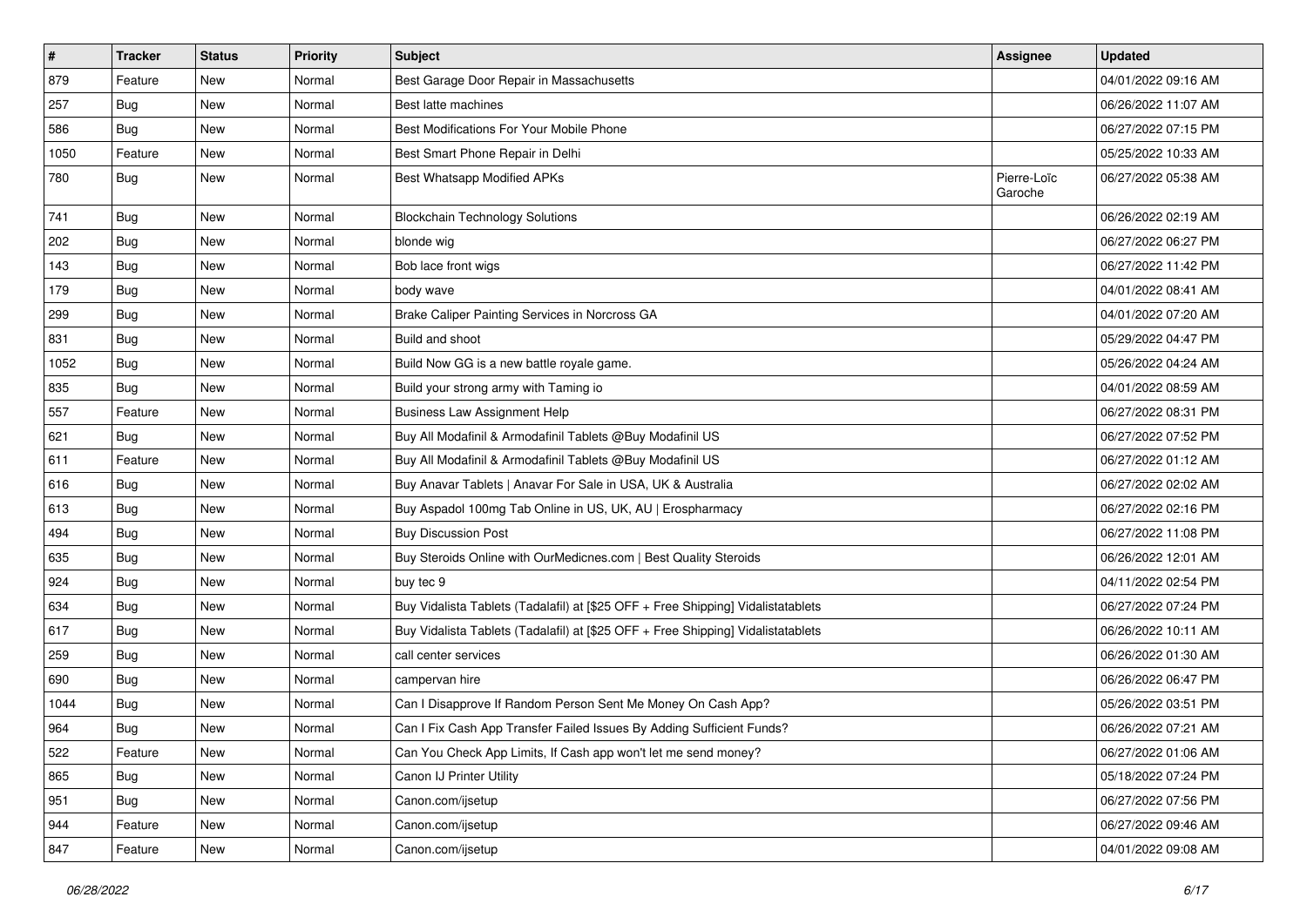| $\sharp$ | <b>Tracker</b> | <b>Status</b> | <b>Priority</b> | <b>Subject</b>                                                       | <b>Assignee</b>        | <b>Updated</b>      |
|----------|----------------|---------------|-----------------|----------------------------------------------------------------------|------------------------|---------------------|
| 845      | Feature        | New           | Normal          | canon.com/ijsetup                                                    |                        | 04/01/2022 08:58 AM |
| 813      | Feature        | New           | Normal          | Canon.com/ijsetup                                                    |                        | 05/25/2022 08:27 AM |
| 812      | Feature        | New           | Normal          | canon.com/ijsetup                                                    |                        | 06/27/2022 01:21 PM |
| 155      | Bug            | New           | Normal          | Cant access my cash app account                                      | Pierre-Loïc<br>Garoche | 06/27/2022 09:11 PM |
| 298      | <b>Bug</b>     | <b>New</b>    | Normal          | Car Stereo Installation Services in Norcross GA                      |                        | 04/01/2022 07:20 AM |
| 354      | Bug            | New           | Normal          | Car Upholstery Cleaning Services in Chesapeake VA                    |                        | 04/01/2022 07:14 AM |
| 338      | Bug            | <b>New</b>    | Normal          | Car Upholstery Cleaning Services in Norfolk VA                       |                        | 04/01/2022 07:23 AM |
| 323      | Bug            | <b>New</b>    | Normal          | Car Upholstery Cleaning Services in Virginia Beach VA                |                        | 04/01/2022 07:26 AM |
| 303      | Bug            | <b>New</b>    | Normal          | Car Wrapping Services in Norcross GA                                 |                        | 04/01/2022 07:22 AM |
| 408      | <b>Bug</b>     | New           | Normal          | Carpet Cleaning Boston MA                                            |                        | 04/01/2022 07:47 AM |
| 424      | <b>Bug</b>     | New           | Normal          | Carpet Cleaning Brookline MA                                         |                        | 04/01/2022 07:45 AM |
| 457      | <b>Bug</b>     | <b>New</b>    | Normal          | Carpet Cleaning Medford MA                                           |                        | 06/27/2022 05:21 PM |
| 433      | <b>Bug</b>     | New           | Normal          | Carpet Cleaning Newton MA                                            |                        | 04/01/2022 07:50 AM |
| 449      | Bug            | <b>New</b>    | Normal          | Carpet Cleaning Quincy MA                                            |                        | 04/01/2022 07:48 AM |
| 340      | <b>Bug</b>     | New           | Normal          | Carpet Cleaning Services in Chesapeake VA                            |                        | 04/01/2022 07:23 AM |
| 325      | <b>Bug</b>     | New           | Normal          | Carpet Cleaning Services in Norfolk VA                               |                        | 04/01/2022 07:26 AM |
| 307      | Bug            | New           | Normal          | Carpet Cleaning Services in Virginia Beach VA                        |                        | 04/01/2022 07:19 AM |
| 416      | <b>Bug</b>     | New           | Normal          | Carpet Cleaning Somerville MA                                        |                        | 04/01/2022 07:46 AM |
| 441      | Bug            | New           | Normal          | Carpet Cleaning Watertown MA                                         |                        | 06/02/2022 06:00 PM |
| 465      | <b>Bug</b>     | New           | Normal          | Carpet Cleaning Westchester MA                                       |                        | 06/27/2022 12:50 PM |
| 341      | Bug            | <b>New</b>    | Normal          | Carpet Repairing Services in Chesapeake VA                           |                        | 04/01/2022 07:23 AM |
| 326      | Bug            | <b>New</b>    | Normal          | Carpet Repairing Services in Norfolk VA                              |                        | 04/01/2022 07:26 AM |
| 308      | <b>Bug</b>     | New           | Normal          | Carpet Repairing Services in Virginia Beach VA                       |                        | 04/01/2022 07:19 AM |
| 775      | <b>Bug</b>     | New           | Normal          | cash app                                                             |                        | 02/14/2022 08:20 AM |
| 227      | <b>Bug</b>     | New           | Normal          | Cash App Help & Solutions - Here You Will Get Better Assistance      |                        | 06/25/2022 11:21 PM |
| 895      | <b>Bug</b>     | New           | Normal          | Cash App Scams                                                       |                        | 06/18/2022 02:36 PM |
| 582      | <b>Bug</b>     | New           | Normal          | Cash App Won't Let Me Send Money If There Is A Low Balance Available | Pierre-Loïc<br>Garoche | 06/26/2022 02:39 PM |
| 1057     | Bug            | New           | Normal          | <b>CCPlay Education Edition APK</b>                                  |                        | 06/07/2022 04:07 AM |
| 838      | Bug            | New           | Normal          | Celebrity Hunter Mod apk - Como instalá-lo                           |                        | 04/01/2022 08:58 AM |
| 507      | Bug            | New           | Normal          | central.bitdefender.com                                              |                        | 06/27/2022 09:13 PM |
| 1102     | Bug            | New           | Normal          | Charlottesville Travel Guide ?                                       |                        | 06/26/2022 07:44 AM |
| 531      | <b>Bug</b>     | New           | Normal          | Cheap Assignment Writing Service UK                                  | Anonymous              | 06/27/2022 07:38 PM |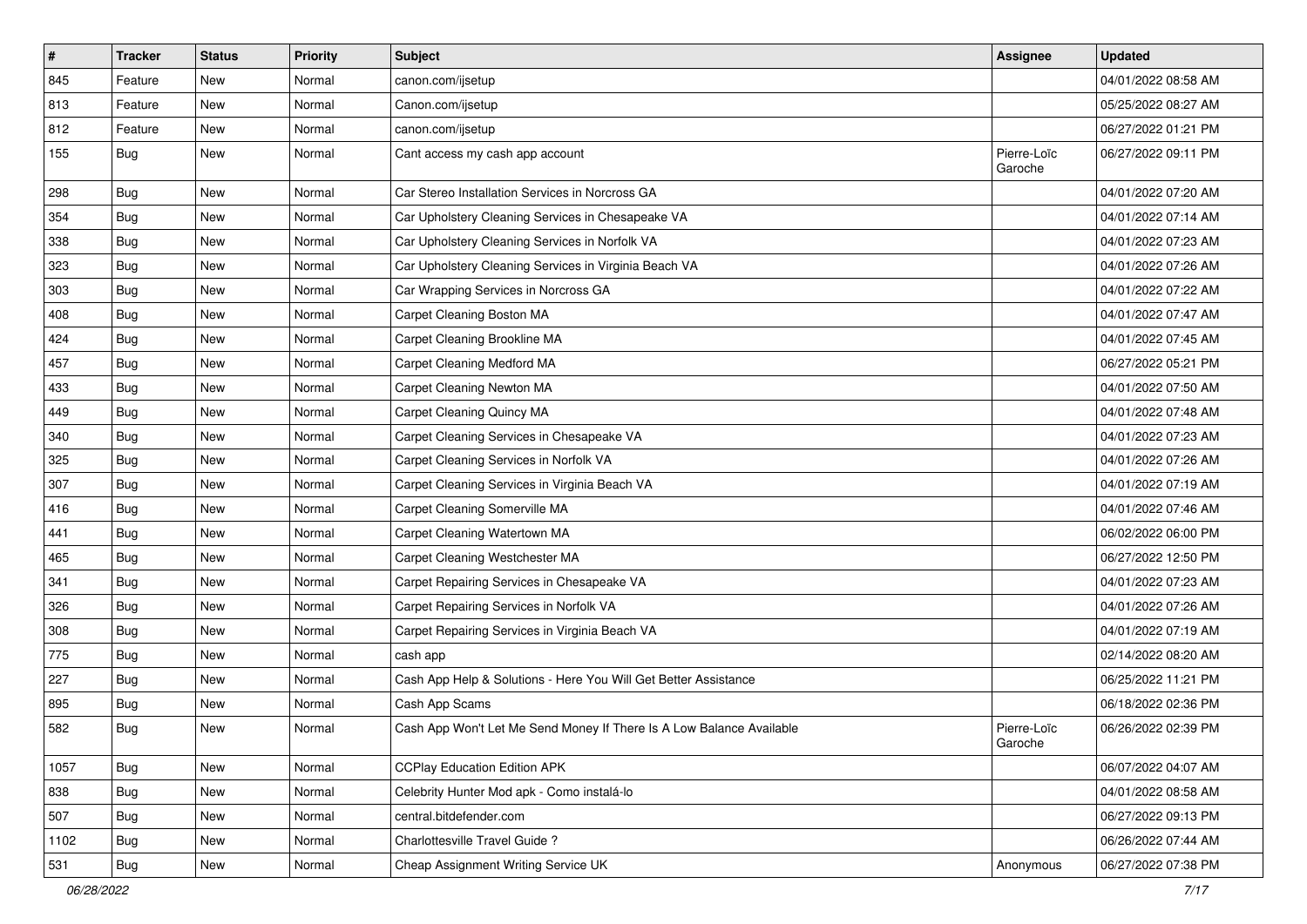| $\sharp$ | <b>Tracker</b> | <b>Status</b> | <b>Priority</b> | <b>Subject</b>                                                 | <b>Assignee</b>        | <b>Updated</b>      |
|----------|----------------|---------------|-----------------|----------------------------------------------------------------|------------------------|---------------------|
| 530      | <b>Bug</b>     | New           | Normal          | Cheap Assignment Writing Service UK                            | Anonymous              | 06/28/2022 01:10 AM |
| 487      | <b>Bug</b>     | <b>New</b>    | Normal          | Cheap Fake Dunks                                               |                        | 06/28/2022 12:36 AM |
| 610      | Feature        | New           | Normal          | CheapestMedsShop 100% Safe Medicines Online in USA UK & AUS.   |                        | 06/26/2022 04:35 PM |
| 632      | Bug            | <b>New</b>    | Normal          | CheapestMedsShop   100% Safe Medicines Online in UK & AUS.     |                        | 06/27/2022 02:04 AM |
| 622      | Bug            | <b>New</b>    | Normal          | CheapestMedsShop   100% Safe Medicines Online in UK & AUS.     |                        | 06/26/2022 05:27 PM |
| 615      | <b>Bug</b>     | New           | Normal          | CheapestMedsShop   100% Safe Medicines Online in USA UK & AUS. |                        | 06/27/2022 02:19 PM |
| 769      | Bug            | <b>New</b>    | Normal          | check my cash app                                              |                        | 06/26/2022 08:33 PM |
| 521      | Feature        | New           | Normal          | Check out the Cash app Card balance for an overdraft.          | Pierre-Loïc<br>Garoche | 06/26/2022 04:22 AM |
| 1002     | Bug            | New           | Normal          | <b>Chemistry Assignment Help</b>                               |                        | 06/04/2022 09:58 AM |
| 650      | Bug            | New           | Normal          | <b>Cherries Health Benefits</b>                                |                        | 06/26/2022 12:57 AM |
| 832      | Bug            | New           | Normal          | Choque Royale Mod Apk                                          |                        | 04/01/2022 08:59 AM |
| 553      | <b>Bug</b>     | <b>New</b>    | Normal          | Cinema HD APK - Free Movie Enjoyment App on Android            |                        | 06/26/2022 01:39 PM |
| 1071     | <b>Bug</b>     | New           | Normal          | Cinema HD Review - Cinemahdv2.net                              |                        | 06/21/2022 06:54 PM |
| 201      | Bug            | New           | Normal          | closure wig                                                    |                        | 06/26/2022 07:50 PM |
| 657      | <b>Bug</b>     | New           | Normal          | Coconut Nutrition Facts And Health Benefits                    |                        | 06/27/2022 08:56 AM |
| 1083     | Bug            | <b>New</b>    | Normal          | coin base review                                               |                        | 06/11/2022 09:13 AM |
| 646      | Feature        | <b>New</b>    | Normal          | Collaborative Research Group                                   |                        | 06/27/2022 04:01 AM |
| 189      | <b>Bug</b>     | New           | Normal          | <b>College Biology Writing Services</b>                        |                        | 06/26/2022 12:50 PM |
| 827      | <b>Bug</b>     | New           | Normal          | Come To Know The Required Steps To Unlock Cash App Account     |                        | 04/01/2022 08:59 AM |
| 782      | Bug            | New           | Normal          | Comment faire une sonnerie téléphonique                        |                        | 06/27/2022 11:56 PM |
| 413      | <b>Bug</b>     | <b>New</b>    | Normal          | Commercial Floor Cleaning Boston MA                            |                        | 04/01/2022 07:45 AM |
| 430      | Bug            | <b>New</b>    | Normal          | Commercial Floor Cleaning Brookline MA                         |                        | 04/01/2022 07:50 AM |
| 462      | <b>Bug</b>     | New           | Normal          | Commercial Floor Cleaning Medford MA                           |                        | 04/01/2022 07:32 AM |
| 438      | Bug            | New           | Normal          | Commercial Floor Cleaning Newton MA                            |                        | 04/01/2022 07:50 AM |
| 454      | <b>Bug</b>     | <b>New</b>    | Normal          | Commercial Floor Cleaning Quincy MA                            |                        | 06/02/2022 05:59 PM |
| 421      | <b>Bug</b>     | New           | Normal          | Commercial Floor Cleaning Somerville MA                        |                        | 04/01/2022 07:46 AM |
| 446      | <b>Bug</b>     | New           | Normal          | Commercial Floor Cleaning Watertown MA                         |                        | 04/01/2022 07:49 AM |
| 470      | <b>Bug</b>     | New           | Normal          | Commercial Floor Cleaning Westchester MA                       |                        | 06/27/2022 11:31 PM |
| 614      | Bug            | New           | Normal          | Como baixar o MOD APK no celular                               |                        | 06/27/2022 09:26 AM |
| 874      | <b>Bug</b>     | New           | Normal          | Cómo descargar Minecraft Apk                                   |                        | 06/26/2022 08:01 AM |
| 700      | Bug            | New           | Normal          | Cómo descargar Poppy Playtime                                  |                        | 04/01/2022 09:30 AM |
| 754      | <b>Bug</b>     | New           | Normal          | Cómo descargar tonos gratis de teléfono celular                |                        | 06/26/2022 01:56 PM |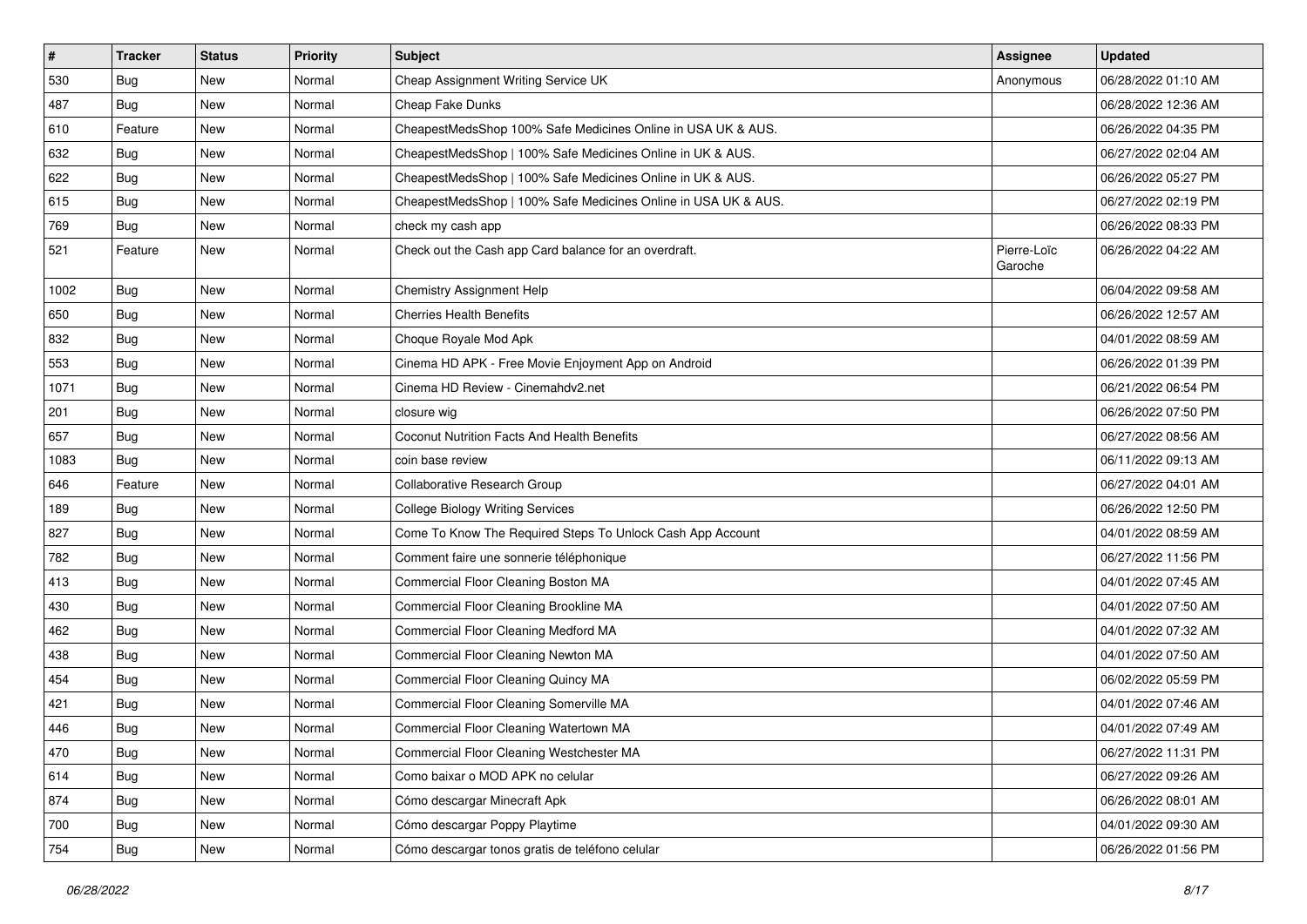| $\vert$ # | <b>Tracker</b> | <b>Status</b> | <b>Priority</b> | <b>Subject</b>                                                               | Assignee               | <b>Updated</b>      |
|-----------|----------------|---------------|-----------------|------------------------------------------------------------------------------|------------------------|---------------------|
| 721       | Bug            | New           | Normal          | Cómo instalar un Mod Apk                                                     |                        | 06/24/2022 09:39 PM |
| 132       | <b>Bug</b>     | <b>New</b>    | Normal          | concrete-everything                                                          |                        | 06/28/2022 12:47 AM |
| 698       | Feature        | New           | Normal          | Connect with cash app representative to ask about cash app flip scam         |                        | 06/26/2022 11:24 AM |
| 74        | Bug            | New           | Normal          | const is not supported inside contract                                       | Pierre-Loïc<br>Garoche | 06/27/2022 03:35 AM |
| 1124      | Bug            | New           | Normal          | Cookie clicker unblocked                                                     |                        | 06/24/2022 05:14 AM |
| 1122      | <b>Bug</b>     | <b>New</b>    | Normal          | Count the number of words on the Microsoft Word application in the phone     |                        | 06/23/2022 04:19 AM |
| 1041      | <b>Bug</b>     | New           | Normal          | Count words in Word on the computer                                          |                        | 05/27/2022 02:16 PM |
| 133       | <b>Bug</b>     | New           | Normal          | craftlabs                                                                    |                        | 06/27/2022 07:32 PM |
| 647       | Feature        | New           | Normal          | <b>Cranberry Health Benefits</b>                                             |                        | 06/26/2022 09:45 PM |
| 750       | <b>Bug</b>     | New           | Normal          | Create a Report Template                                                     |                        | 06/26/2022 04:27 PM |
| 1073      | <b>Bug</b>     | New           | Normal          | Cricut Design Space                                                          |                        | 06/07/2022 09:34 PM |
| 1067      | <b>Bug</b>     | New           | Normal          | Cricut.com/setup                                                             |                        | 05/31/2022 12:19 PM |
| 1062      | <b>Bug</b>     | New           | Normal          | Cricut.com/setup                                                             |                        | 05/28/2022 12:26 PM |
| 1061      | Bug            | <b>New</b>    | Normal          | Cricut.com/setup                                                             |                        | 05/28/2022 12:24 PM |
| 1058      | Bug            | New           | Normal          | Cricut.com/setup                                                             |                        | 05/28/2022 08:28 AM |
| 1045      | <b>Bug</b>     | New           | Normal          | Cricut.com/setup                                                             |                        | 05/24/2022 10:45 AM |
| 1021      | Bug            | <b>New</b>    | Normal          | Cricut.com/setup                                                             |                        | 05/26/2022 12:21 AM |
| 1020      | <b>Bug</b>     | New           | Normal          | Cricut.com/setup                                                             |                        | 05/13/2022 11:14 AM |
| 1019      | <b>Bug</b>     | <b>New</b>    | Normal          | Cricut.com/setup                                                             |                        | 05/13/2022 11:13 AM |
| 1012      | Bug            | New           | Normal          | Cricut.com/setup                                                             |                        | 05/11/2022 11:30 AM |
| 1006      | Bug            | New           | Normal          | Cricut.com/setup                                                             |                        | 05/10/2022 01:22 PM |
| 996       | <b>Bug</b>     | New           | Normal          | Cricut.com/setup                                                             |                        | 06/27/2022 07:12 AM |
| 994       | Feature        | New           | Normal          | Cricut.com/setup                                                             |                        | 06/26/2022 02:00 AM |
| 714       | Bug            | New           | Normal          | Cuevana 3 Premium - Enjoy Your Favorite Movies and TV Shows on Your Smart TV |                        | 06/27/2022 11:43 PM |
| 912       | <b>Bug</b>     | New           | Normal          | Cuphead Mobile Game Review                                                   |                        | 06/09/2022 10:14 AM |
| 144       | Bug            | New           | Normal          | curly bob lace front wigs                                                    |                        | 06/26/2022 01:44 PM |
| 169       | <b>Bug</b>     | New           | Normal          | CV Maker - UAE CV Writing Agency                                             |                        | 06/27/2022 11:37 PM |
| 628       | <b>Bug</b>     | New           | Normal          | CV reviewing services!                                                       |                        | 06/28/2022 12:17 AM |
| 1128      | <b>Bug</b>     | New           | Normal          | cvjvfbdi                                                                     | Hamza<br>Bourbouh      | 06/27/2022 01:52 PM |
| 986       | Bug            | New           | Normal          | dbhdsvbhdf                                                                   | Christophe<br>Garion   | 06/27/2022 04:12 PM |
| 1085      | Feature        | New           | Normal          | dcvghdcc asgdvgd dveduqwv ajdhvwd                                            |                        | 06/09/2022 03:46 PM |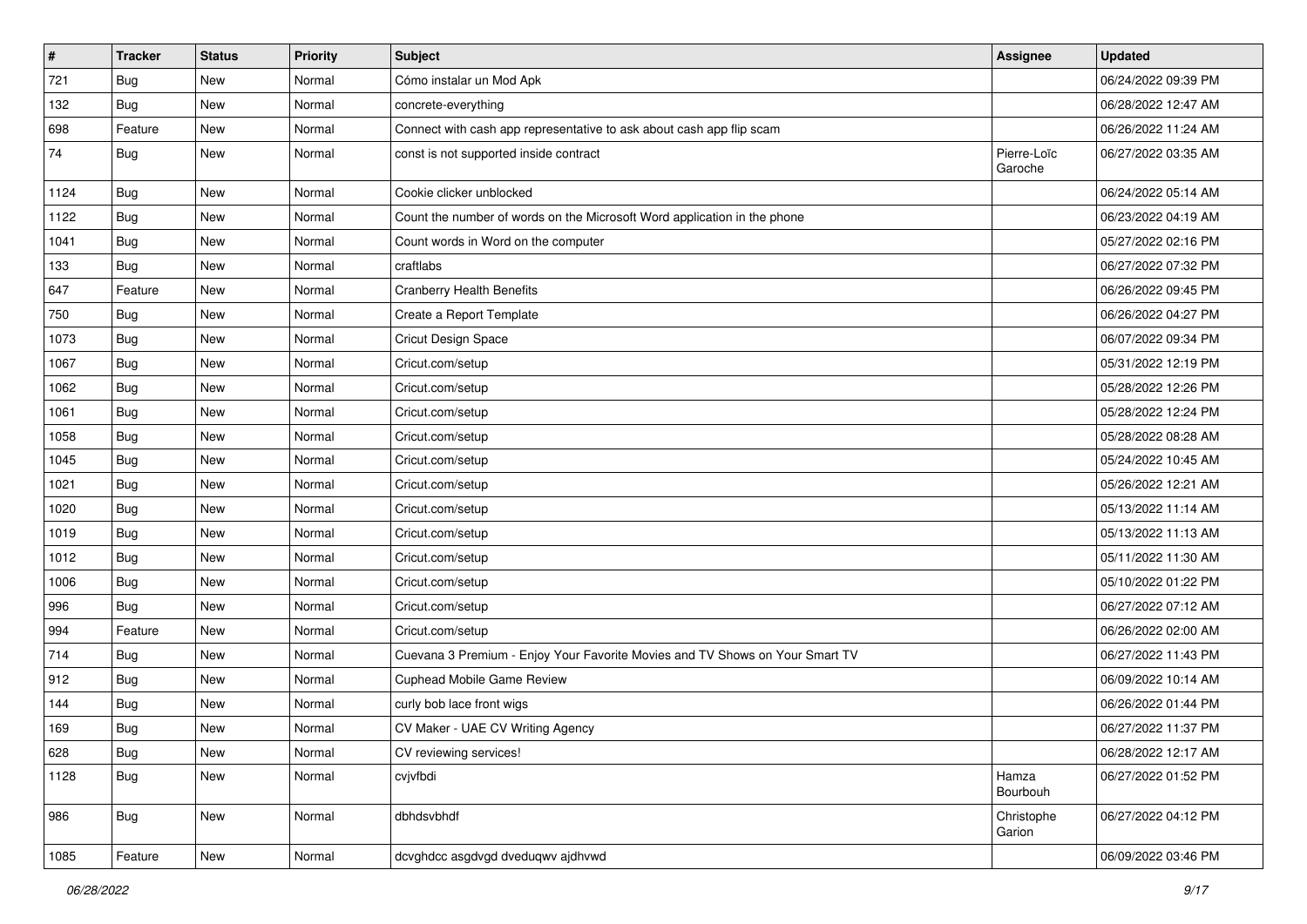| $\sharp$ | <b>Tracker</b> | <b>Status</b> | <b>Priority</b> | <b>Subject</b>                                                          | Assignee               | Updated             |
|----------|----------------|---------------|-----------------|-------------------------------------------------------------------------|------------------------|---------------------|
| 1076     | Bug            | New           | Normal          | DedicatedHosting4u                                                      |                        | 06/11/2022 09:15 AM |
| 592      | Bug            | <b>New</b>    | Normal          | Deezer Premium APK - Baixe músicas de qualquer lugar do mundo de graça  |                        | 06/27/2022 10:23 PM |
| 978      | Bug            | <b>New</b>    | Normal          | Delamore Lodge is a place to stay.                                      |                        | 06/27/2022 04:57 AM |
| 1051     | <b>Bug</b>     | New           | Normal          | Dental Supplies USA                                                     |                        | 06/11/2022 09:20 PM |
| 242      | Feature        | <b>New</b>    | Normal          | Descripción de Torque Pro MOD APK para Android                          |                        | 06/28/2022 01:14 AM |
| 161      | Bug            | New           | Normal          | dfdrtyuio                                                               |                        | 06/27/2022 07:21 PM |
| 166      | Bug            | <b>New</b>    | Normal          | dfgbd                                                                   |                        | 04/01/2022 07:57 AM |
| 165      | Bug            | New           | Normal          | dfgbd                                                                   |                        | 04/01/2022 07:57 AM |
| 164      | Bug            | New           | Normal          | dfgbd                                                                   |                        | 06/27/2022 10:23 AM |
| 128      | Bug            | <b>New</b>    | Normal          | dfgbd                                                                   |                        | 06/26/2022 05:07 AM |
| 150      | Bug            | New           | Normal          | dfgh                                                                    |                        | 06/27/2022 05:59 PM |
| 158      | <b>Bug</b>     | New           | Normal          | dfghj zcvgh                                                             |                        | 06/27/2022 07:28 AM |
| 149      | Bug            | New           | Normal          | dftgy                                                                   |                        | 06/27/2022 01:11 AM |
| 724      | Bug            | New           | Normal          | Dial Chime Customer support number for a quick response                 |                        | 06/27/2022 03:15 PM |
| 684      | <b>Bug</b>     | New           | Normal          | Difference between paper map and online map                             |                        | 06/27/2022 09:55 PM |
| 174      | Feature        | New           | Normal          | Digital Marketing Philadelphia                                          |                        | 06/23/2022 07:06 AM |
| 717      | <b>Bug</b>     | New           | Normal          | Disney Plus Apk - Watch Movies and TV Shows on Your Device              |                        | 06/27/2022 11:38 PM |
| 315      | Bug            | New           | Normal          | Dissertation help UK                                                    |                        | 06/27/2022 05:29 AM |
| 1074     | <b>Bug</b>     | New           | Normal          | Dissertation writing help at economical rates!                          | Christophe<br>Garion   | 06/06/2022 04:48 PM |
| 539      | Bug            | New           | Normal          | Do you want to know how to activate cash card through phone number?     |                        | 04/01/2022 09:25 AM |
| 516      | <b>Bug</b>     | New           | Normal          | Does Cash App Help To Get Cash App Refund Without Any Interruption?     |                        | 06/28/2022 12:20 AM |
| 833      | Bug            | New           | Normal          | Does Direct Deposit Hit Chime- seek Chime Customer Service              |                        | 04/01/2022 08:59 AM |
| 682      | <b>Bug</b>     | New           | Normal          | Does Facebook customer service live chat allow to speak with someone?   |                        | 06/27/2022 05:19 PM |
| 676      | <b>Bug</b>     | <b>New</b>    | Normal          | Does Facebook customer service live chat allow to speak with someone?   |                        | 04/01/2022 09:39 AM |
| 822      | <b>Bug</b>     | <b>New</b>    | Normal          | Dowload Your Boyfriend Game                                             |                        | 06/27/2022 09:48 AM |
| 876      | <b>Bug</b>     | <b>New</b>    | Normal          | Download Full-Size Profile Pictures of Your Favorite Users With InstaDP |                        | 04/01/2022 09:12 AM |
| 1034     | <b>Bug</b>     | <b>New</b>    | Normal          | Download Teaching Feeling For Android                                   |                        | 05/20/2022 09:25 AM |
| 734      | <b>Bug</b>     | New           | Normal          | DR. STRANGE: Multiverse of Scheduling Madness!                          |                        | 04/01/2022 09:33 AM |
| 795      | Bug            | <b>New</b>    | Normal          | Drift Boss - Exciting Race                                              |                        | 06/26/2022 06:32 PM |
| 1081     | Feature        | New           | Normal          | drift boss- the best driftitng game                                     |                        | 06/15/2022 05:56 AM |
| 1003     | Bug            | New           | Normal          | Drift F1 is a drifting car game inspired by F1's tracks.                | Pierre-Loïc<br>Garoche | 05/10/2022 10:52 AM |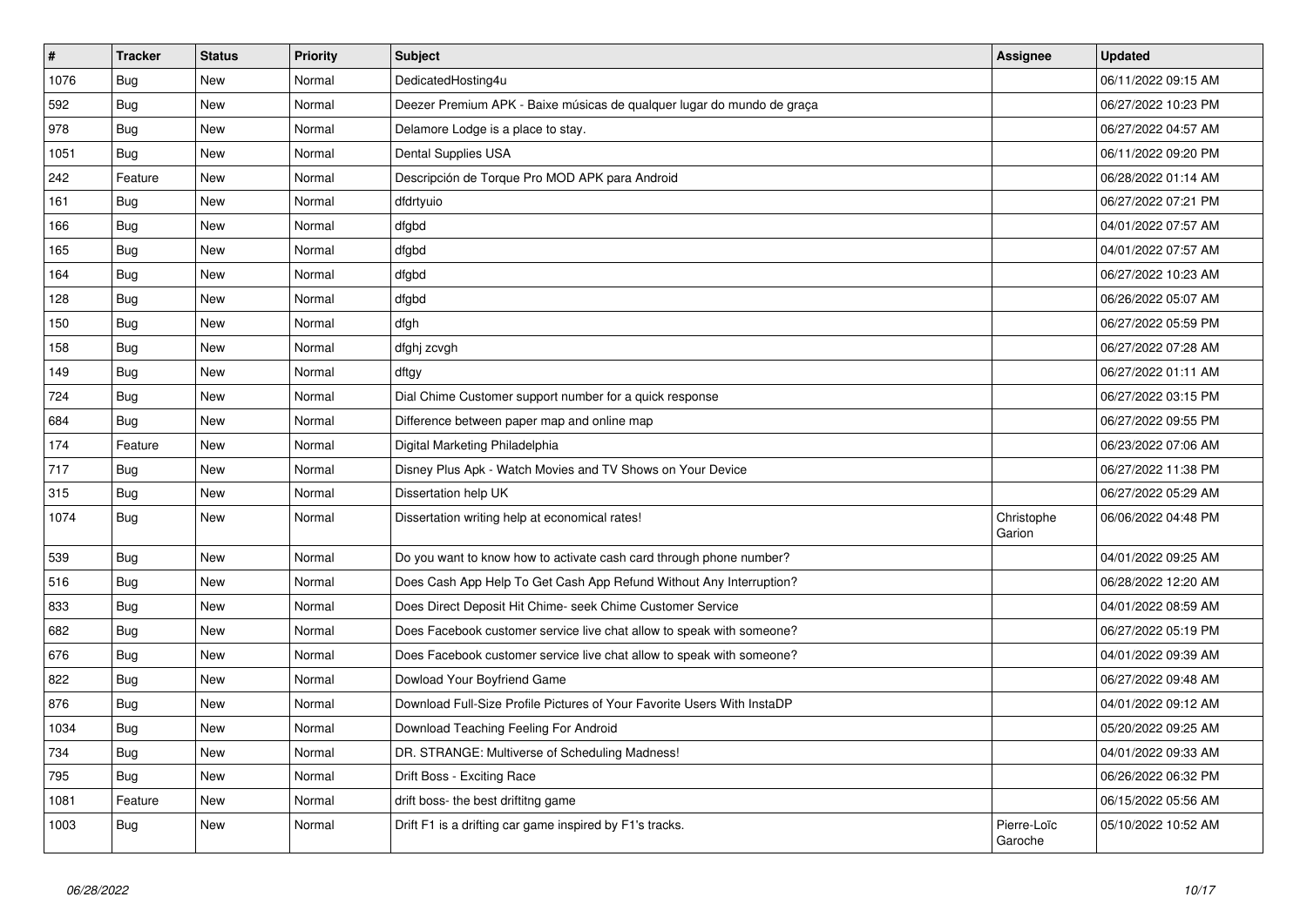| $\sharp$ | <b>Tracker</b> | <b>Status</b> | <b>Priority</b> | <b>Subject</b>                                                                                                                                                                                                                                                        | Assignee               | <b>Updated</b>      |
|----------|----------------|---------------|-----------------|-----------------------------------------------------------------------------------------------------------------------------------------------------------------------------------------------------------------------------------------------------------------------|------------------------|---------------------|
| 727      | Bug            | New           | Normal          | Drive for speed simulator mod apk                                                                                                                                                                                                                                     | Pierre-Loïc<br>Garoche | 06/27/2022 06:33 AM |
| 581      | Bug            | New           | Normal          | E-Learning Course Help                                                                                                                                                                                                                                                |                        | 06/27/2022 02:22 PM |
| 910      | Bug            | New           | Normal          | Each content looks unisize or not formated                                                                                                                                                                                                                            |                        | 04/06/2022 11:21 AM |
| 347      | Bug            | <b>New</b>    | Normal          | Eco/Green Cleaning Services in Chesapeake VA                                                                                                                                                                                                                          |                        | 06/27/2022 09:46 PM |
| 332      | <b>Bug</b>     | New           | Normal          | Eco/Green Cleaning Services in Norfolk VA                                                                                                                                                                                                                             |                        | 04/01/2022 07:25 AM |
| 317      | <b>Bug</b>     | <b>New</b>    | Normal          | Eco/Green Cleaning Services in Virginia Beach VA                                                                                                                                                                                                                      |                        | 06/27/2022 07:03 AM |
| 949      | Bug            | New           | Normal          | <b>Educational Games</b>                                                                                                                                                                                                                                              |                        | 06/15/2022 09:11 PM |
| 708      | <b>Bug</b>     | <b>New</b>    | Normal          | Efficient ways to proceed with the cash app dispute process?                                                                                                                                                                                                          |                        | 06/26/2022 12:08 AM |
| 655      | Bug            | New           | Normal          | <b>Eggplant Health Benefits</b>                                                                                                                                                                                                                                       |                        | 06/27/2022 03:40 PM |
| 593      | Bug            | New           | Normal          | Eiffel Spark Ultimate C2 SN series is a fully synthetic range of advanced performance engine oils blended<br>in high performance fully synthetic (PAO – polyalphaolefin) basestocks fortified with advanced technology<br>additive system, specifically formulated to |                        | 06/27/2022 03:28 AM |
| 1092     | <b>Bug</b>     | New           | Normal          | Ellison Estate Vineyard                                                                                                                                                                                                                                               |                        | 06/20/2022 12:03 PM |
| 351      | Bug            | <b>New</b>    | Normal          | Emergency Cleaning Services in Chesapeake VA                                                                                                                                                                                                                          |                        | 04/01/2022 07:14 AM |
| 350      | <b>Bug</b>     | New           | Normal          | Emergency Cleaning Services in Chesapeake VA                                                                                                                                                                                                                          |                        | 04/01/2022 07:14 AM |
| 335      | Bug            | <b>New</b>    | Normal          | Emergency Cleaning Services in Norfolk VA                                                                                                                                                                                                                             |                        | 04/01/2022 07:24 AM |
| 320      | Bug            | New           | Normal          | Emergency Cleaning Services in Virginia Beach VA                                                                                                                                                                                                                      |                        | 04/01/2022 07:27 AM |
| 561      | <b>Bug</b>     | New           | Normal          | Enjoy the Full YouTube Premium Experience With YouTube Premium Membership                                                                                                                                                                                             |                        | 06/27/2022 09:33 PM |
| 1117     | Bug            | New           | Normal          | Equal Words - Word search game for PC and Windows Phone                                                                                                                                                                                                               |                        | 06/27/2022 02:12 AM |
| 692      | Bug            | New           | Normal          | Esports 888b                                                                                                                                                                                                                                                          |                        | 06/12/2022 10:04 AM |
| 220      | Feature        | <b>New</b>    | Normal          | essay writing services                                                                                                                                                                                                                                                |                        | 06/26/2022 04:55 PM |
| 75       | Bug            | New           | Normal          | exception File "checks/algebraicLoop.ml", line 368, characters 16-22: Assertion failed                                                                                                                                                                                |                        | 06/27/2022 08:11 PM |
| 877      | Feature        | New           | Normal          | <b>Exness Broker Review</b>                                                                                                                                                                                                                                           |                        | 04/01/2022 09:12 AM |
| 573      | Bug            | New           | Normal          | Experimente lo mejor en la aplicación Apk de juegos gratis                                                                                                                                                                                                            |                        | 06/28/2022 12:55 AM |
| 135      | Bug            | <b>New</b>    | Normal          | factspress                                                                                                                                                                                                                                                            |                        | 04/01/2022 07:52 AM |
| 258      | Bug            | New           | Normal          | Fake Nike Dunk High AMBUSH Deep Royal                                                                                                                                                                                                                                 |                        | 06/27/2022 08:50 PM |
| 497      | <b>Bug</b>     | <b>New</b>    | Normal          | Fake Nike Dunk Low Off-White Lot 50                                                                                                                                                                                                                                   |                        | 06/27/2022 06:48 PM |
| 256      | Bug            | New           | Normal          | <b>Fake Travis Scott Shoes</b>                                                                                                                                                                                                                                        |                        | 04/01/2022 08:12 AM |
| 977      | Bug            | New           | Normal          | Fans of the Old Country will like this book.                                                                                                                                                                                                                          |                        | 06/26/2022 05:54 AM |
| 511      | Feature        | New           | Normal          | Fashion                                                                                                                                                                                                                                                               | Anonymous              | 06/27/2022 12:17 AM |
| 510      | Feature        | New           | Normal          | Fashion                                                                                                                                                                                                                                                               | Anonymous              | 06/26/2022 01:11 PM |
| 509      | Feature        | New           | Normal          | Fashion                                                                                                                                                                                                                                                               | Anonymous              | 06/27/2022 06:39 PM |
| 272      | Feature        | New           | Normal          | Fashion                                                                                                                                                                                                                                                               |                        | 06/27/2022 03:53 PM |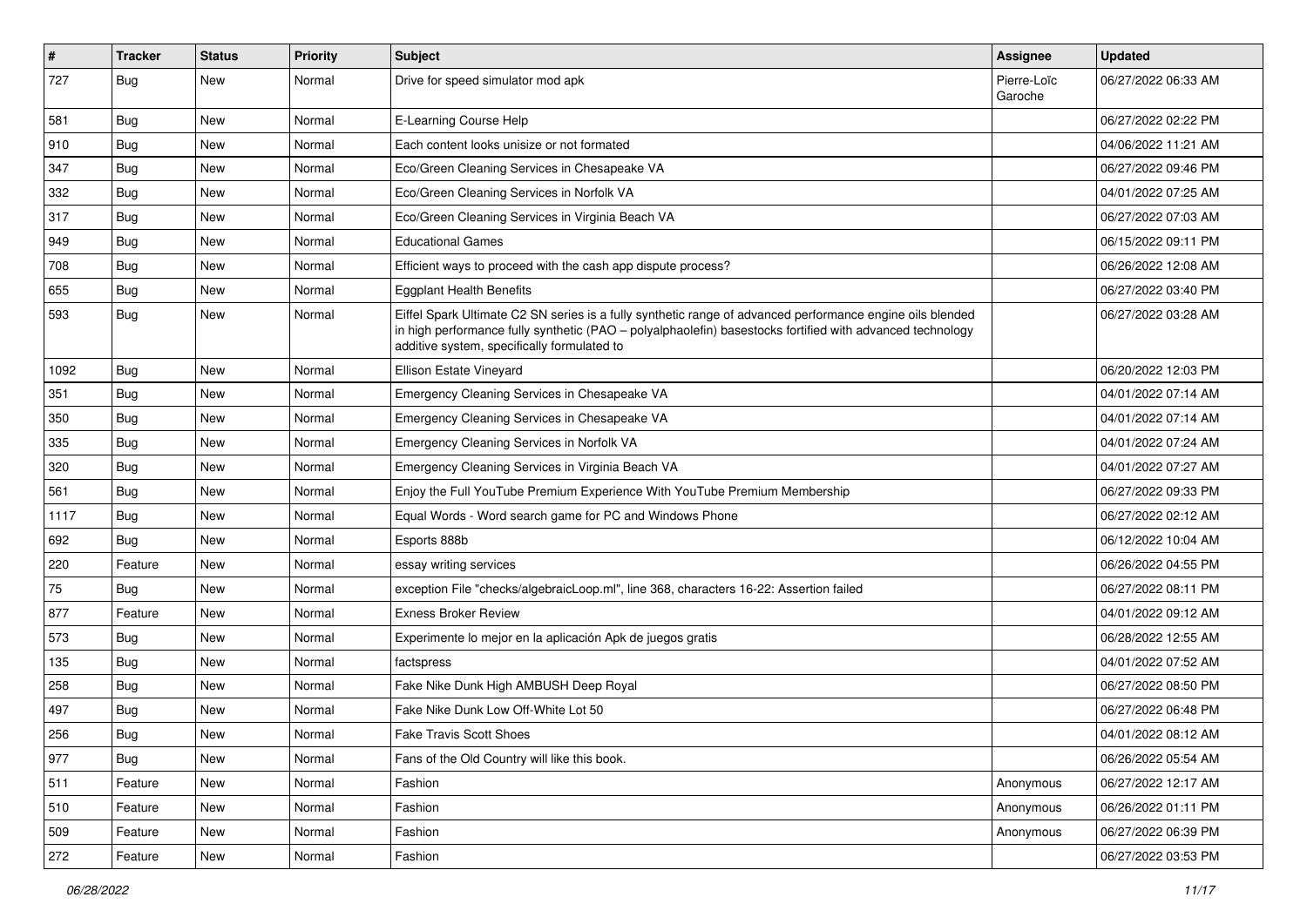| $\vert$ # | <b>Tracker</b> | <b>Status</b> | <b>Priority</b> | <b>Subject</b>                                                  | Assignee          | <b>Updated</b>      |
|-----------|----------------|---------------|-----------------|-----------------------------------------------------------------|-------------------|---------------------|
| 271       | Feature        | New           | Normal          | Fashion                                                         |                   | 06/27/2022 02:07 AM |
| 268       | <b>Bug</b>     | New           | Normal          | Fashionj                                                        |                   | 04/01/2022 08:20 AM |
| 154       | <b>Bug</b>     | New           | Normal          | fdgyyrut gyrtrw                                                 |                   | 06/27/2022 01:21 AM |
| 915       | <b>Bug</b>     | New           | Normal          | Finance dissertation writing                                    |                   | 04/07/2022 09:22 AM |
| 1091      | Bug            | New           | Normal          | Find family fun indoors and outdoors in the Jungfrau Region     |                   | 06/14/2022 09:33 AM |
| 985       | <b>Bug</b>     | New           | Normal          | Find out the vitality of Facebook Phone Number:                 |                   | 06/27/2022 05:39 AM |
| 316       | Bug            | <b>New</b>    | Normal          | Finden Sie den besten Klingelton für Ihr Telefon                |                   | 06/24/2022 10:28 PM |
| 983       | Bug            | New           | Normal          | Finding issue in tekken 3 game?                                 |                   | 05/28/2022 02:34 PM |
| 214       | Feature        | New           | Normal          | Five Christmas Apps For Apple Users                             |                   | 06/27/2022 05:41 PM |
| 982       | Bug            | New           | Normal          | Five sites that let you download free scenarios for your iPhone |                   | 05/07/2022 09:34 PM |
| 213       | Bug            | New           | Normal          | fix HP Notebook Missing Operating System Error Message          |                   | 04/01/2022 08:53 AM |
| 1017      | Feature        | New           | Normal          | fleeing the complex                                             | Hamza<br>Bourbouh | 05/13/2022 06:33 AM |
| 475       | <b>Bug</b>     | New           | Normal          | Floor Cleaning Arlington MA                                     |                   | 06/28/2022 01:00 AM |
| 411       | Bug            | <b>New</b>    | Normal          | Floor Cleaning Boston MA                                        |                   | 04/01/2022 07:47 AM |
| 427       | <b>Bug</b>     | New           | Normal          | Floor Cleaning Brookline MA                                     |                   | 04/01/2022 07:46 AM |
| 460       | <b>Bug</b>     | New           | Normal          | Floor Cleaning Medford MA                                       |                   | 06/26/2022 08:00 PM |
| 436       | Bug            | New           | Normal          | Floor Cleaning Newton MA                                        |                   | 04/01/2022 07:50 AM |
| 452       | <b>Bug</b>     | New           | Normal          | Floor Cleaning Quincy MA                                        |                   | 04/01/2022 07:48 AM |
| 419       | <b>Bug</b>     | New           | Normal          | Floor Cleaning Somerville MA                                    |                   | 04/01/2022 07:46 AM |
| 444       | Bug            | New           | Normal          | Floor Cleaning Watertown MA                                     |                   | 04/01/2022 07:49 AM |
| 468       | Bug            | New           | Normal          | Floor Cleaning Westchester MA                                   |                   | 06/27/2022 02:41 AM |
| 473       | Bug            | New           | Normal          | Floor Stripping Arlington MA                                    |                   | 06/26/2022 11:10 AM |
| 409       | <b>Bug</b>     | New           | Normal          | Floor Stripping Boston MA                                       |                   | 04/01/2022 07:47 AM |
| 425       | <b>Bug</b>     | New           | Normal          | Floor Stripping Brookline MA                                    |                   | 04/01/2022 07:45 AM |
| 458       | <b>Bug</b>     | New           | Normal          | Floor Stripping Medford MA                                      |                   | 04/01/2022 07:32 AM |
| 434       | <b>Bug</b>     | New           | Normal          | Floor Stripping Newton MA                                       |                   | 04/01/2022 07:50 AM |
| 450       | <b>Bug</b>     | New           | Normal          | Floor Stripping Quincy MA                                       |                   | 06/27/2022 01:48 PM |
| 417       | <b>Bug</b>     | New           | Normal          | Floor Stripping Somerville MA                                   |                   | 04/01/2022 07:46 AM |
| 442       | Bug            | New           | Normal          | Floor Stripping Watertown MA                                    |                   | 04/01/2022 07:49 AM |
| 466       | Bug            | New           | Normal          | Floor Stripping Westchester MA                                  |                   | 06/26/2022 11:57 AM |
| 474       | <b>Bug</b>     | New           | Normal          | Floor Waxing Arlington MA                                       |                   | 06/27/2022 03:03 AM |
| 410       | <b>Bug</b>     | New           | Normal          | Floor Waxing Boston MA                                          |                   | 04/01/2022 07:47 AM |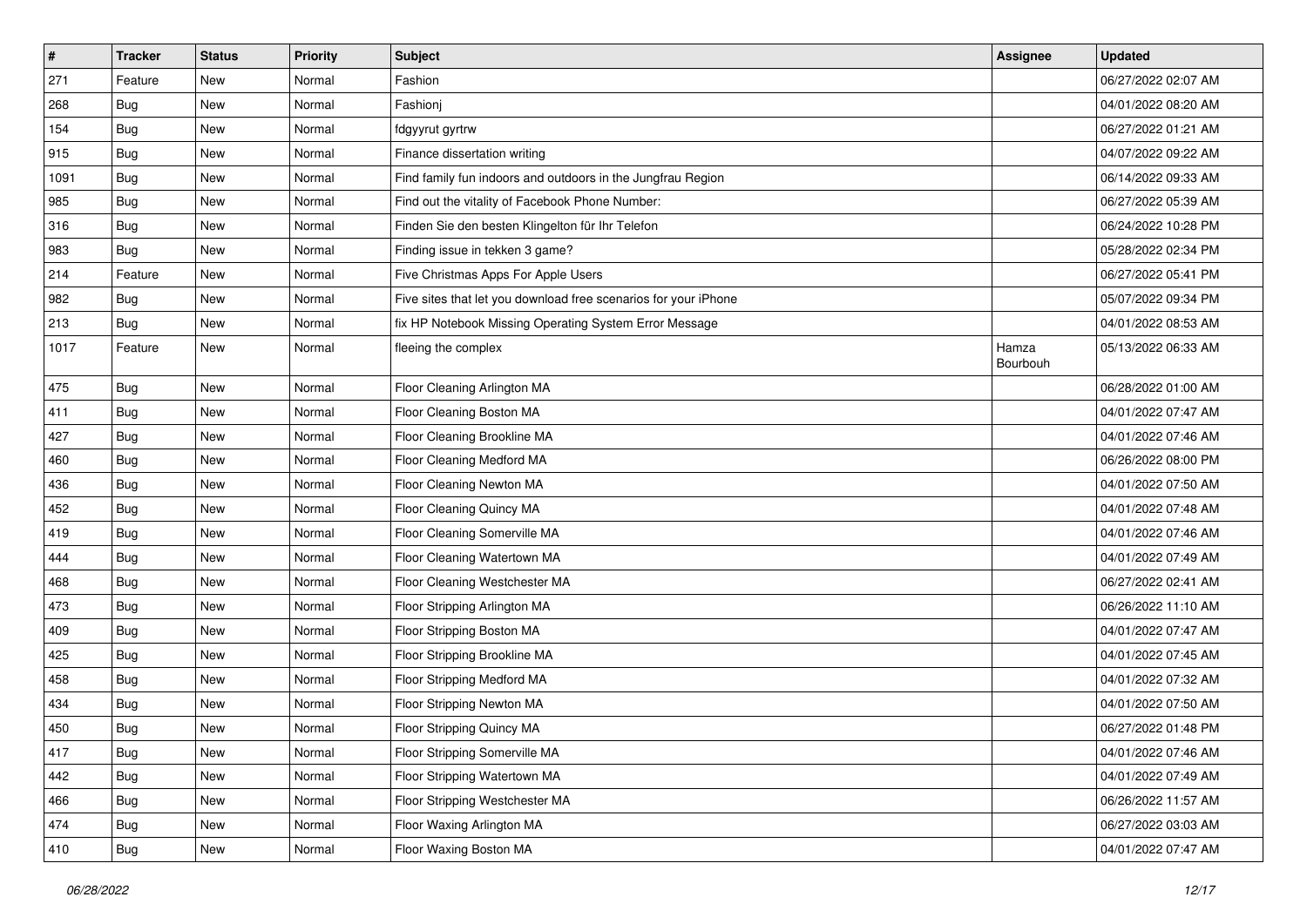| $\sharp$ | <b>Tracker</b> | <b>Status</b> | <b>Priority</b> | <b>Subject</b>                                               | Assignee | <b>Updated</b>      |
|----------|----------------|---------------|-----------------|--------------------------------------------------------------|----------|---------------------|
| 426      | <b>Bug</b>     | New           | Normal          | Floor Waxing Brookline MA                                    |          | 04/01/2022 07:49 AM |
| 459      | Bug            | New           | Normal          | Floor Waxing Medford MA                                      |          | 04/01/2022 07:32 AM |
| 435      | Bug            | New           | Normal          | Floor Waxing Newton MA                                       |          | 04/01/2022 07:50 AM |
| 451      | <b>Bug</b>     | New           | Normal          | Floor Waxing Quincy MA                                       |          | 04/01/2022 07:48 AM |
| 418      | Bug            | New           | Normal          | Floor Waxing Somerville MA                                   |          | 04/01/2022 07:46 AM |
| 443      | <b>Bug</b>     | New           | Normal          | Floor Waxing Watertown MA                                    |          | 04/01/2022 07:51 AM |
| 467      | <b>Bug</b>     | New           | Normal          | Floor Waxing Westchester MA                                  |          | 04/01/2022 07:31 AM |
| 253      | <b>Bug</b>     | New           | Normal          | Florence Lawrence                                            |          | 06/27/2022 12:18 PM |
| 232      | <b>Bug</b>     | New           | Normal          | FM whatsapp messaging app.                                   |          | 06/27/2022 10:04 AM |
| 956      | Bug            | New           | Normal          | FNF Free Mods Online                                         |          | 06/25/2022 09:59 PM |
| 774      | <b>Bug</b>     | New           | Normal          | Follow proper initiatives                                    |          | 06/27/2022 07:54 PM |
| 765      | <b>Bug</b>     | New           | Normal          | Follow proper initiatives to check my cash app               |          | 06/25/2022 10:08 AM |
| 590      | <b>Bug</b>     | New           | Normal          | Follow proper initiatives to check my cash app card balance: |          | 06/27/2022 09:57 AM |
| 577      | <b>Bug</b>     | New           | Normal          | Follow these easy steps to make Admiral Casino Login         |          | 06/27/2022 06:34 AM |
| 703      | <b>Bug</b>     | <b>New</b>    | Normal          | For real-time help, dial Facebook customer service number    |          | 06/27/2022 12:08 PM |
| 157      | <b>Bug</b>     | New           | Normal          | Forget cash app pin                                          |          | 06/27/2022 11:41 PM |
| 515      | <b>Bug</b>     | New           | Normal          | Fragment Nike Dunk High Tokyo Fake                           |          | 06/27/2022 06:40 PM |
| 979      | Bug            | New           | Normal          | Free Gas Cards for the Unemployed                            |          | 06/25/2022 09:02 PM |
| 980      | <b>Bug</b>     | New           | Normal          | Free Gas Cards for the Unemployed                            |          | 04/28/2022 06:25 AM |
| 973      | Feature        | <b>New</b>    | Normal          | Free NFL Streaming Sites                                     |          | 05/10/2022 10:56 AM |
| 219      | <b>Bug</b>     | New           | Normal          | Free Ringtones for Cell Phones.                              |          | 06/27/2022 11:03 PM |
| 781      | <b>Bug</b>     | New           | Normal          | Free Whatsapp Group to Join                                  |          | 06/25/2022 01:25 AM |
| 923      | Bug            | New           | Normal          | frenchies for sale                                           |          | 04/11/2022 02:35 PM |
| 957      | <b>Bug</b>     | New           | Normal          | From Where I Can Get Cheap Writing Services?                 |          | 04/20/2022 05:06 AM |
| 789      | Bug            | New           | Normal          | Full version                                                 |          | 06/27/2022 01:00 PM |
| 393      | <b>Bug</b>     | New           | Normal          | Furniture Assembly Services in Annapolis MD                  |          | 04/01/2022 07:16 AM |
| 369      | <b>Bug</b>     | New           | Normal          | Furniture Assembly Services in Arlington County VA           |          | 04/01/2022 07:12 AM |
| 357      | <b>Bug</b>     | New           | Normal          | Furniture Assembly Services in Baltimore MD                  |          | 04/01/2022 07:12 AM |
| 375      | Bug            | New           | Normal          | Furniture Assembly Services in Fairfax VA                    |          | 04/01/2022 07:18 AM |
| 405      | Bug            | New           | Normal          | Furniture Assembly Services in Gaithersburg MD               |          | 04/01/2022 07:47 AM |
| 381      | Bug            | New           | Normal          | Furniture Assembly Services in McLean VA                     |          | 04/01/2022 07:17 AM |
| 399      | Bug            | New           | Normal          | Furniture Assembly Services in Potomac MD                    |          | 04/01/2022 07:15 AM |
| 387      | <b>Bug</b>     | New           | Normal          | Furniture Assembly Services in Sterling VA                   |          | 04/01/2022 07:18 AM |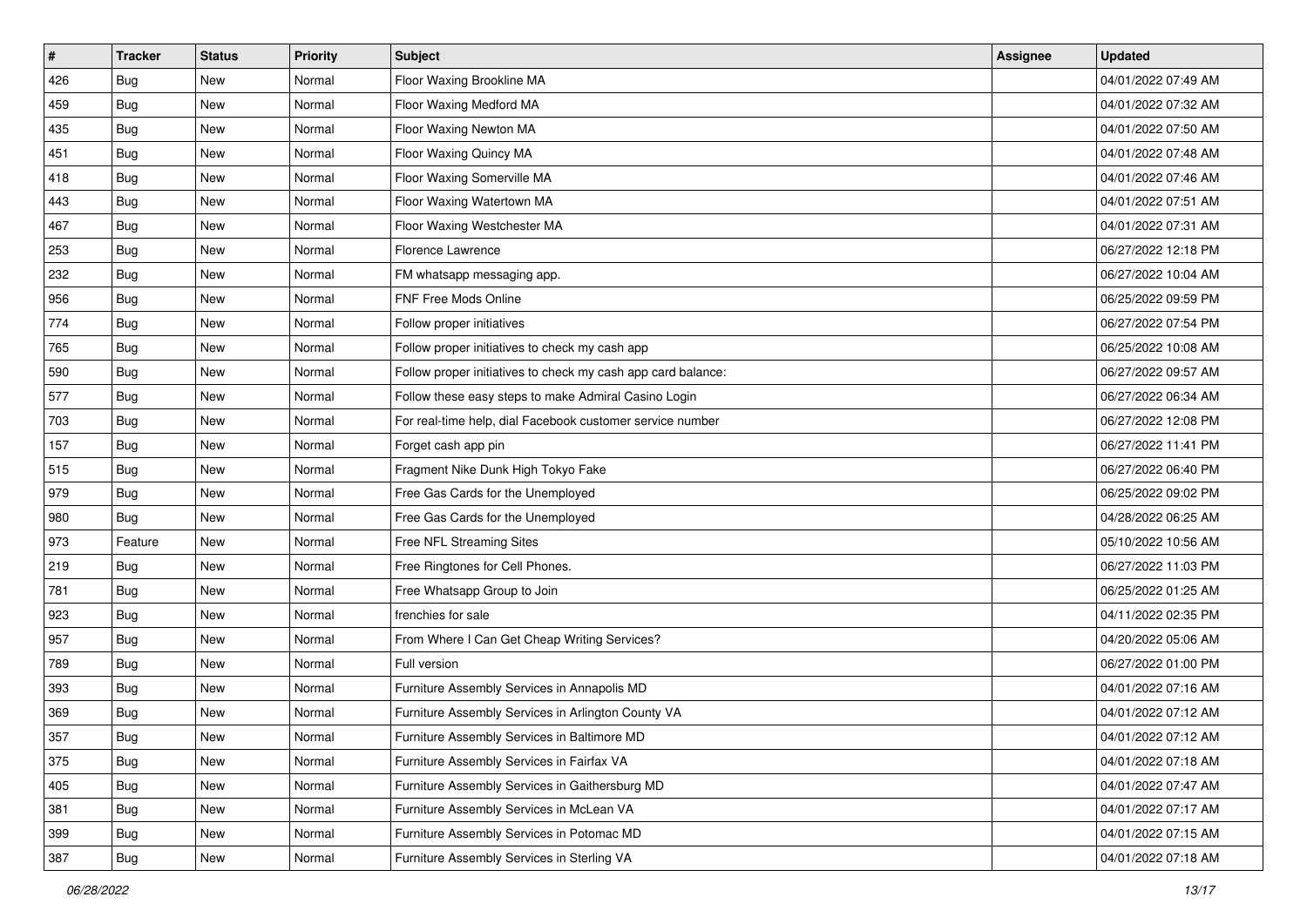| $\vert$ # | <b>Tracker</b> | <b>Status</b> | <b>Priority</b> | <b>Subject</b>                                                                         | Assignee               | <b>Updated</b>      |
|-----------|----------------|---------------|-----------------|----------------------------------------------------------------------------------------|------------------------|---------------------|
| 363       | <b>Bug</b>     | New           | Normal          | Furniture Assembly Services in Washington DC                                           |                        | 04/01/2022 07:13 AM |
| 849       | <b>Bug</b>     | <b>New</b>    | Normal          | FutEmax App Apk - Watch Soccer, Fantasy Football, And More On Your Mobile Device       |                        | 04/01/2022 09:04 AM |
| 683       | Feature        | New           | Normal          | Game creation                                                                          |                        | 06/27/2022 08:39 AM |
| 1053      | <b>Bug</b>     | New           | Normal          | Game Geometry Dash                                                                     |                        | 05/26/2022 11:30 AM |
| 1118      | Bug            | New           | Normal          | Gameplay Minecraft                                                                     |                        | 06/27/2022 10:33 AM |
| 412       | <b>Bug</b>     | New           | Normal          | Germs Removal Boston MA                                                                |                        | 04/01/2022 07:47 AM |
| 429       | Bug            | New           | Normal          | Germs Removal Brookline MA                                                             |                        | 04/01/2022 07:51 AM |
| 428       | <b>Bug</b>     | New           | Normal          | Germs Removal Brookline MA                                                             |                        | 04/01/2022 07:47 AM |
| 461       | <b>Bug</b>     | New           | Normal          | Germs Removal Medford MA                                                               |                        | 06/27/2022 12:21 PM |
| 437       | Bug            | New           | Normal          | Germs Removal Newton MA                                                                |                        | 04/01/2022 07:50 AM |
| 453       | <b>Bug</b>     | New           | Normal          | Germs Removal Quincy MA                                                                |                        | 04/01/2022 07:48 AM |
| 420       | <b>Bug</b>     | New           | Normal          | Germs Removal Somerville MA                                                            |                        | 04/01/2022 07:46 AM |
| 445       | Bug            | New           | Normal          | Germs Removal Watertown MA                                                             |                        | 04/01/2022 07:49 AM |
| 469       | <b>Bug</b>     | New           | Normal          | Germs Removal Westchester MA                                                           |                        | 06/26/2022 05:31 PM |
| 641       | <b>Bug</b>     | <b>New</b>    | Normal          | Get Best Economics Dissertation Writing Service                                        |                        | 06/25/2022 10:04 AM |
| 489       | Bug            | New           | Normal          | Get cash app refund instantly if sent to the wrong person                              |                        | 06/27/2022 06:48 PM |
| 959       | <b>Bug</b>     | New           | Normal          | Get connected with cash app team-How to get money off cash app at walmart without card |                        | 06/27/2022 08:52 AM |
| 732       | <b>Bug</b>     | New           | Normal          | Get rectifications steps about why cash app transfer failed                            |                        | 06/26/2022 03:28 PM |
| 547       | Bug            | New           | Normal          | Get rid of the issue of cash app down by calling experts.                              |                        | 06/26/2022 10:38 AM |
| 543       | Feature        | <b>New</b>    | Normal          | Get tech assistance with customer support on ATT Yahoo email login issue.              |                        | 06/24/2022 05:08 PM |
| 668       | <b>Bug</b>     | New           | Normal          | Get to know Cash App Refund Process here                                               |                        | 06/27/2022 02:38 PM |
| 535       | <b>Bug</b>     | New           | Normal          | Getting Tangled Problems When You Try To Apply For Cash App Delete Account             | Christophe<br>Garion   | 06/26/2022 04:51 PM |
| 162       | Bug            | New           | Normal          | gfyuik9                                                                                | Hamza<br>Bourbouh      | 04/01/2022 08:01 AM |
| 120       | Bug            | New           | Normal          | ghfjtkx                                                                                | Pierre-Loïc<br>Garoche | 06/27/2022 11:05 PM |
| 806       | Feature        | <b>New</b>    | Normal          | Go everywhere thanks to mapquest driving directions                                    |                        | 06/27/2022 02:39 AM |
| 965       | Bug            | New           | Normal          | Go with cash app customer service to know where I can load my cash app card            |                        | 04/22/2022 01:07 PM |
| 118       | Bug            | New           | Normal          | golf                                                                                   | Anonymous              | 06/26/2022 10:39 AM |
| 892       | Bug            | New           | Normal          | Good game                                                                              |                        | 04/01/2022 09:15 AM |
| 903       | Feature        | New           | Normal          | Good game                                                                              |                        | 04/11/2022 08:39 AM |
| 901       | Feature        | New           | Normal          | good game ever                                                                         |                        | 06/26/2022 06:25 PM |
| 900       | Feature        | New           | Normal          | good game ever                                                                         |                        | 04/02/2022 11:59 AM |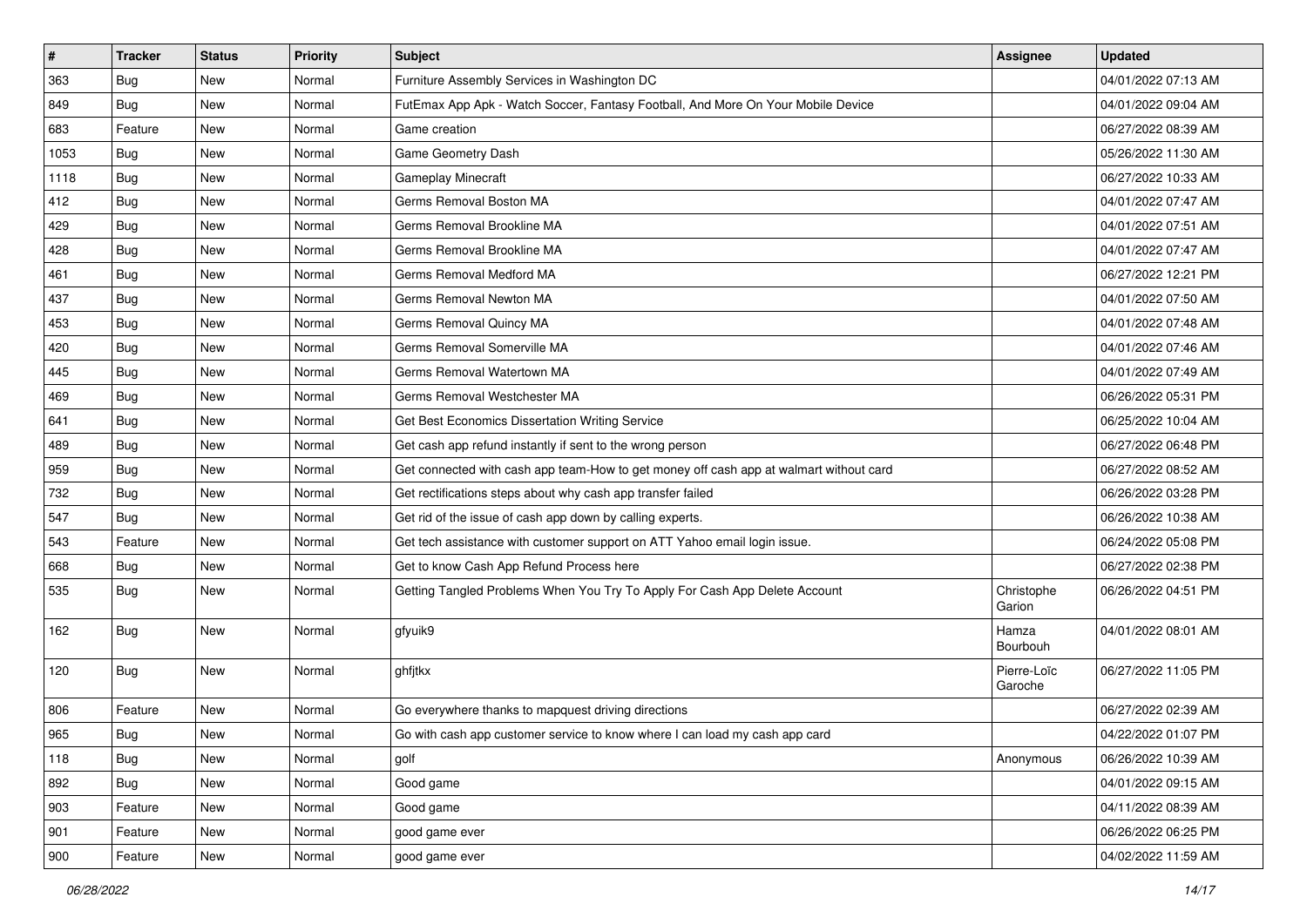| $\vert$ # | <b>Tracker</b> | <b>Status</b> | <b>Priority</b> | <b>Subject</b>                                                                                                                                                                                                                                    | Assignee               | <b>Updated</b>      |
|-----------|----------------|---------------|-----------------|---------------------------------------------------------------------------------------------------------------------------------------------------------------------------------------------------------------------------------------------------|------------------------|---------------------|
| 834       | Bug            | New           | Normal          | Grasp the secret to relieve stress and fatigue                                                                                                                                                                                                    |                        | 04/01/2022 08:57 AM |
| 818       | <b>Bug</b>     | <b>New</b>    | Normal          | Have you ever played a basketball game?                                                                                                                                                                                                           | Corentin<br>Lauverjat  | 04/01/2022 08:55 AM |
| 285       | <b>Bug</b>     | <b>New</b>    | Normal          | Have you ever written an essay?                                                                                                                                                                                                                   |                        | 06/27/2022 08:05 PM |
| 137       | Bug            | <b>New</b>    | Normal          | hcbets                                                                                                                                                                                                                                            |                        | 04/01/2022 07:52 AM |
| 177       | Feature        | <b>New</b>    | Normal          | HD lace silky straight human hair wig                                                                                                                                                                                                             |                        | 04/01/2022 08:41 AM |
| 492       | <b>Bug</b>     | <b>New</b>    | Normal          | HD Streamz MOD APK v3.5.5 (Keine Werbung)                                                                                                                                                                                                         |                        | 06/28/2022 12:45 AM |
| 295       | Bug            | New           | Normal          | Headliner Repair Services in Jonesboro GA                                                                                                                                                                                                         |                        | 04/01/2022 07:21 AM |
| 305       | <b>Bug</b>     | <b>New</b>    | Normal          | Headliner Repair Services in Norcross GA                                                                                                                                                                                                          |                        | 04/01/2022 07:19 AM |
| 1088      | <b>Bug</b>     | <b>New</b>    | Normal          | Health And Fitness Tips 2022                                                                                                                                                                                                                      | Pierre-Loïc<br>Garoche | 06/20/2022 06:42 AM |
| 182       | Bug            | <b>New</b>    | Normal          | <b>Healthcare Custom Writing Services</b>                                                                                                                                                                                                         |                        | 06/27/2022 11:00 PM |
| 181       | Bug            | <b>New</b>    | Normal          | <b>Healthcare Custom Writing Services</b>                                                                                                                                                                                                         |                        | 06/27/2022 11:52 PM |
| 627       | <b>Bug</b>     | New           | Normal          | <b>HELO</b>                                                                                                                                                                                                                                       |                        | 06/26/2022 06:42 AM |
| 544       | Bug            | <b>New</b>    | Normal          | Hey! I had a very cool idea to order our general picture on canvas for my family as a gift. But couldn't find a<br>good one. Once my friend advised me this article in which I found what I was looking for and gave a cool<br>gift to my family. |                        | 06/27/2022 04:10 AM |
| 187       | Bug            | <b>New</b>    | Normal          | High Quality Replic 350 V2 Carbon                                                                                                                                                                                                                 |                        | 04/01/2022 08:40 AM |
| 508       | Bug            | New           | Normal          | hire a professional dissertation help                                                                                                                                                                                                             |                        | 06/28/2022 12:34 AM |
| 195       | Bug            | <b>New</b>    | Normal          | homoeobazaar                                                                                                                                                                                                                                      |                        | 04/01/2022 08:23 AM |
| 186       | Feature        | <b>New</b>    | Normal          | homoeobazaar                                                                                                                                                                                                                                      |                        | 04/01/2022 08:40 AM |
| 180       | Feature        | New           | Normal          | homoeobazaar                                                                                                                                                                                                                                      |                        | 06/27/2022 07:51 PM |
| 196       | Bug            | <b>New</b>    | Normal          | Homoeobazaar For Homeopathy Medicines                                                                                                                                                                                                             |                        | 06/27/2022 02:18 PM |
| 671       | <b>Bug</b>     | New           | Normal          | Hot games                                                                                                                                                                                                                                         | Pierre-Loïc<br>Garoche | 06/27/2022 07:40 AM |
| 274       | Bug            | New           | Normal          | How AI is transforming coupon marketing campaigns?                                                                                                                                                                                                | Anonymous              | 06/27/2022 01:54 PM |
| 919       | Feature        | New           | Normal          | How can I check my Cash App card balance by dialing a number?                                                                                                                                                                                     |                        | 04/10/2022 09:07 AM |
| 589       | <b>Bug</b>     | <b>New</b>    | Normal          | How can I get the cash app phone number of customer support?                                                                                                                                                                                      |                        | 06/26/2022 01:59 PM |
| 631       | Bug            | New           | Normal          | How Can I Load Cash App Card at Walmart straight away?                                                                                                                                                                                            |                        | 06/26/2022 04:07 PM |
| 630       | Bug            | New           | Normal          | How Can I Load Cash App Card at Walmart straight away?                                                                                                                                                                                            |                        | 06/26/2022 12:04 AM |
| 629       | Bug            | New           | Normal          | How Can I Load Cash App Card at Walmart straight away?                                                                                                                                                                                            |                        | 06/24/2022 07:55 PM |
| 933       | Bug            | New           | Normal          | How Can I Watch Movies on My Mobile Phone                                                                                                                                                                                                         |                        | 06/24/2022 12:55 AM |
| 706       | Bug            | New           | Normal          | How Can You Cancel A Cash App Payment Without Any Prior Information?                                                                                                                                                                              |                        | 06/26/2022 09:13 AM |
| 501       | Bug            | New           | Normal          | How Do I Annihilate Cash App Transfer Failed Problems Effectively                                                                                                                                                                                 | Pierre-Loïc<br>Garoche | 06/27/2022 08:38 PM |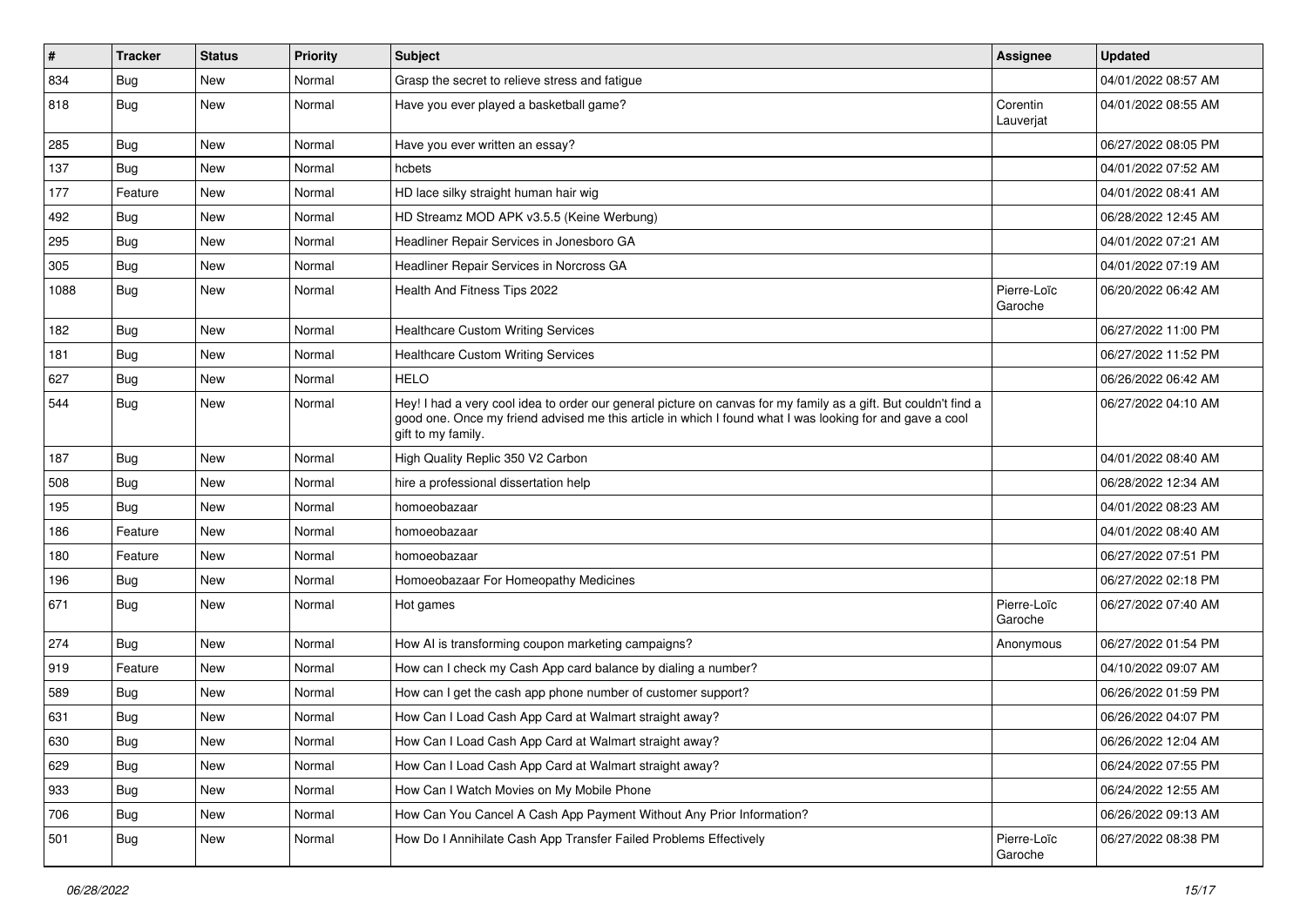| $\vert$ # | <b>Tracker</b> | <b>Status</b> | <b>Priority</b> | Subject                                                                          | <b>Assignee</b>        | <b>Updated</b>      |
|-----------|----------------|---------------|-----------------|----------------------------------------------------------------------------------|------------------------|---------------------|
| 815       | <b>Bug</b>     | New           | Normal          | how do i call cash app customer service                                          | <b>Xavier Thirioux</b> | 06/26/2022 10:54 PM |
| 971       | <b>Bug</b>     | New           | Normal          | How Do I Check Balance On Cash App Card With Optimum Ease?                       |                        | 06/27/2022 08:16 PM |
| 783       | Bug            | New           | Normal          | How Do I Determine The Reasons And Solutions To Fix Cash App Transfer Failed?    |                        | 06/27/2022 08:58 PM |
| 1106      | <b>Bug</b>     | New           | Normal          | How Do I Get Cash App ++ Without Confronting Any Technical Glitches?             |                        | 06/25/2022 09:53 PM |
| 719       | Bug            | New           | Normal          | How Do I Send \$5000 Through Cash App Account With Ease?                         |                        | 06/26/2022 10:14 PM |
| 758       | <b>Bug</b>     | New           | Normal          | How Do I Study Consistently For Hours?                                           |                        | 06/27/2022 12:49 AM |
| 737       | Bug            | New           | Normal          | How Do I Talk To A Live Person At Facebook If Anything Is Doubtful?              |                        | 06/27/2022 09:59 PM |
| 1087      | <b>Bug</b>     | New           | Normal          | How do new writers start out?                                                    |                        | 06/10/2022 03:25 PM |
| 796       | <b>Bug</b>     | New           | Normal          | How Does Cash App ++ actually work and What is the process of it                 |                        | 06/22/2022 07:03 AM |
| 720       | Bug            | New           | Normal          | How does Cash App Phone Number provide a quick treatment?                        |                        | 06/27/2022 08:02 AM |
| 524       | <b>Bug</b>     | New           | Normal          | How Does Google Account Recovery Work If Your Account Is Hacked?                 |                        | 06/27/2022 12:46 PM |
| 733       | <b>Bug</b>     | New           | Normal          | How does one go about getting a book deal?                                       |                        | 04/01/2022 09:33 AM |
| 594       | Feature        | New           | Normal          | How does research proposal help online make it easy for me?                      |                        | 06/27/2022 03:34 PM |
| 928       | Bug            | New           | Normal          | How Does Sutton Bank Cash App Customer Service Help In Answering Your Questions? |                        | 04/12/2022 11:36 AM |
| 215       | Bug            | New           | Normal          | How For Top Level Cell Phone For You                                             |                        | 06/27/2022 09:19 PM |
| 212       | Feature        | New           | Normal          | How good is the market for gaming mobile apps at the moment?                     |                        | 05/17/2022 11:09 AM |
| 633       | <b>Bug</b>     | New           | Normal          | How i can i solve my issue                                                       |                        | 04/01/2022 09:38 AM |
| 742       | Bug            | <b>New</b>    | Normal          | How Long Does Cash App Support Take To Respond For A Better Support?             |                        | 06/25/2022 11:00 PM |
| 916       | <b>Bug</b>     | New           | Normal          | How long does it take to write a book?                                           |                        | 04/07/2022 12:15 PM |
| 955       | Bug            | New           | Normal          | How Long Does Verification Take On Cash App If You Apply For The Verification?   | Christophe<br>Garion   | 06/25/2022 10:50 PM |
| 571       | Bug            | New           | Normal          | How may the Cash app dispute your trade?                                         | Pierre-Loïc<br>Garoche | 06/27/2022 02:39 PM |
| 738       | Bug            | New           | Normal          | How Much Amount Do I Get Using The Referral Code For Cash App?                   |                        | 06/27/2022 03:58 PM |
| 217       | <b>Bug</b>     | New           | Normal          | How this service matter most?                                                    |                        | 06/27/2022 06:48 PM |
| 1115      | Bug            | New           | Normal          | How to access your saved favorite Tiktok                                         |                        | 06/26/2022 12:01 PM |
| 784       | <b>Bug</b>     | New           | Normal          | How To Add Money On Cash App Card And Check The Funds?                           |                        | 06/26/2022 01:43 PM |
| 762       | Bug            | New           | Normal          | How To Add Money To A Cash App Card If Struggling With Low Amount?               |                        | 06/27/2022 09:58 PM |
| 678       | Bug            | New           | Normal          | How to be a winner in buidnow gg                                                 |                        | 06/27/2022 04:47 PM |
| 972       | Bug            | New           | Normal          | How To Borrow Money From The Cash App? Get To Know About The Same                |                        | 04/25/2022 07:30 AM |
| 852       | <b>Bug</b>     | New           | Normal          | How to cancel your French Bee flight within 24 hours?                            |                        | 04/01/2022 09:13 AM |
| 882       | <b>Bug</b>     | New           | Normal          | How to change bank account on cash app?                                          |                        | 04/01/2022 09:16 AM |
| 906       | Bug            | New           | Normal          | How To Change Cash App From Business To Personal Account For Any Reasons?        |                        | 04/04/2022 09:57 AM |
| 1009      | <b>Bug</b>     | New           | Normal          | How to change routing number on Cash App?                                        |                        | 05/11/2022 07:13 AM |